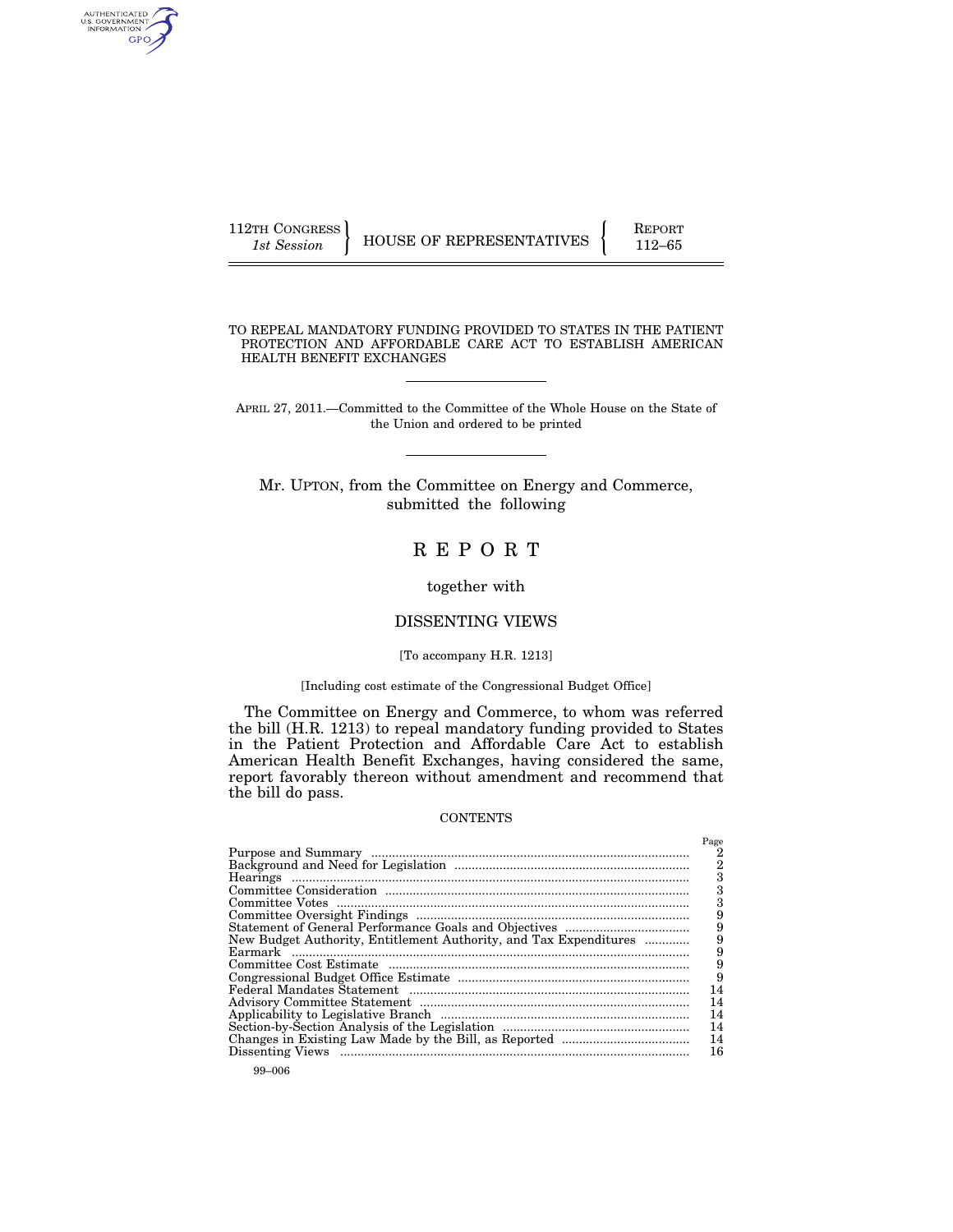## PURPOSE AND SUMMARY

H.R. 1213, a bill to repeal the mandatory funding provided to States to establish American Health Benefits Exchanges in the Prevention and Public Health Fund in the Patient Protection and Affordable Care Act (PPACA)(Public Law No. 111–148), was introduced on March 29, 2011, by Rep. Fred Upton (R–MI), and was referred to the Committee on Energy and Commerce.

The goal of H.R. 1213 is to reduce federal spending, deficits, and debt by repealing mandatory programs with limited Congressional oversight.

#### BACKGROUND AND NEED FOR LEGISLATION

Section 1311(a) of PPACA provides the Secretary of Health and Human Services (HHS) a direct appropriation of such sums as necessary for grants to states to establish exchanges and facilitate the purchase of qualified health plans. The size of the direct appropriation is solely determined by the Secretary. The Secretary can determine the amount of spending and spend the funds without further Congressional action. The proposed legislation would strike the unlimited direct appropriation and rescind any unobligated funds.

The Congressional Research Service's (CRS) American Law Division confirmed these facts in a February 7, 2011 memo, stating that, ''the total amount of money the Secretary may expend for grants to the states under this section is indefinite.'' CRS further stated that, ''This section thus comprises both an authorization and an appropriation of federal funds and as such, it does not require any further congressional action to constitute an effective appropriation.''

Section 1311(a) funds could be used by states for activities related to developing state insurance exchanges which could include hiring and retaining hundreds of employees to establish their state Exchanges, such as brokers, advertisers, and customer service agents. Grants under this language can be used to ''facilitate enrollment" into exchange plans. However, this term is undefined in the statute and could allow the funds to go towards any activity the Secretary determines could ''facilitate'' enrollment. The vague definition of ''facilitate'' is especially troubling in light of the unlimited appropriation provided to the Secretary.

The unlimited appropriation made available under Section 1311(a) also comes at a time when the growth in federal spending, particularly health care spending, has fueled mounting deficits and debt. The President's Budget calls for \$3.8 trillion in federal spending for FY 2011. These spending levels represent 25.3 percent of GDP and are well above the historical average of 20.3 percent.

Consequently, this record spending has lead to a  $\overrightarrow{FY}$  2011 deficit of \$1.6 trillion (10.9 percent of GDP). Deficits for FY 2011 represent an all-time record both in nominal terms and as a share of the economy post-World War II.

Record deficits have also induced record borrowing. The federal government is now borrowing 42 cents for every dollar it spends. By the end of the decade, the federal debt will nearly double from \$14 trillion to \$26 trillion. Interest alone will increase to \$841 billion annually by 2021.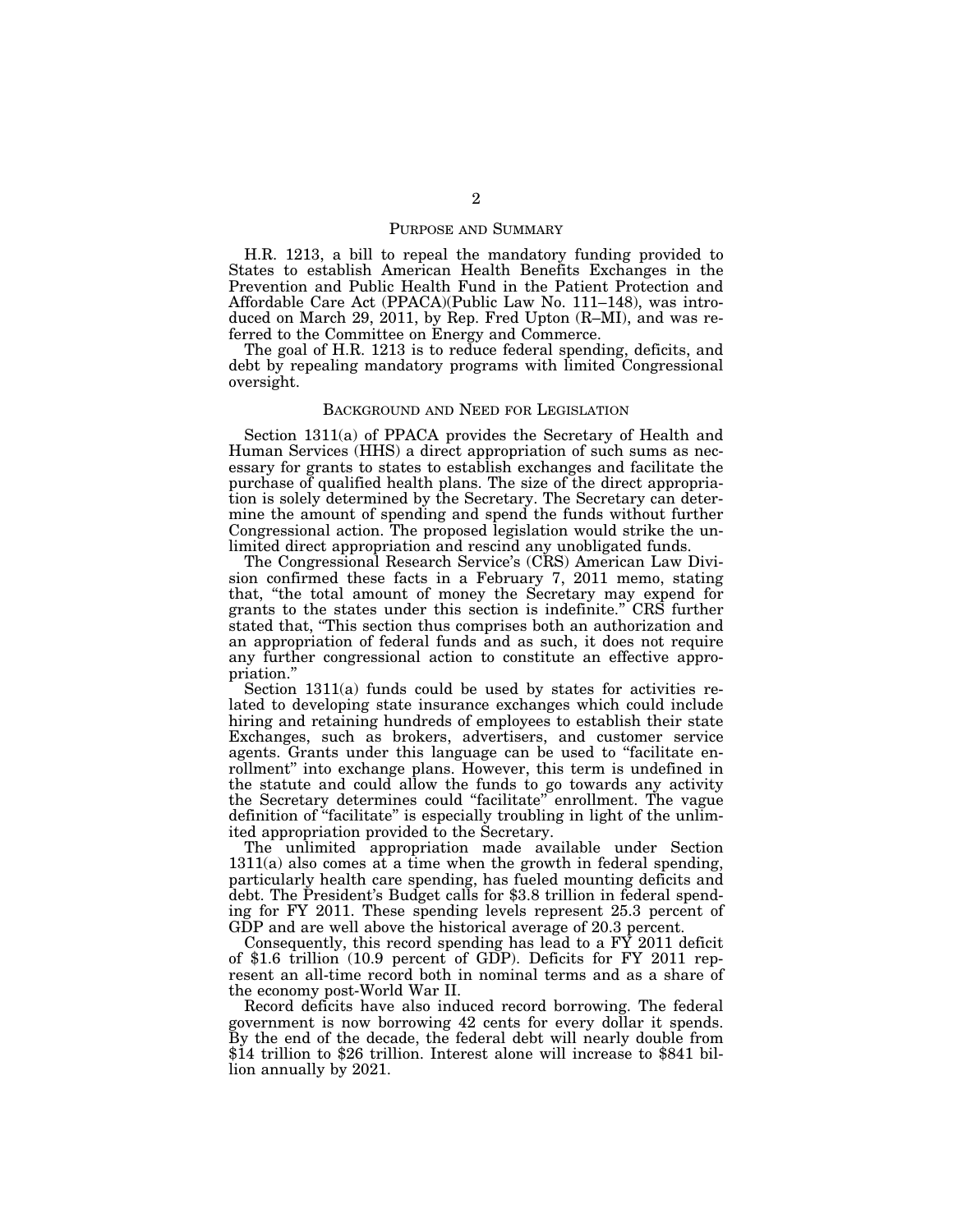In light of these sobering facts, reigning in government spending, especially programs with an unlimited appropriations, is the only responsible course if we are to avoid a debt crisis. H.R. 1213 helps achieve this goal by eliminating the unlimited appropriation made available to the Secretary under Section 1311(a) of PPACA.

#### **HEARINGS**

The Subcommittee on Health held a hearing on a discussion draft identical to H.R. 1213 on March 9, 2011. The following witnesses testified at the hearing:

• The Honorable Ernest J. Istook, The Heritage Foundation

• Dr. John Goodman, President and CEO, National Center for Policy Analysis

• The Honorable Joseph F. Vitale, New Jersey State Senate The Secretary of HHS also testified before the Health Subcommittee at a March 3, 2011 hearing regarding the President's FY 2012 Budget and implementation of PPACA.

#### COMMITTEE CONSIDERATION

H.R. 1213 was introduced by Chairman Fred Upton on March 29, 2011, and was referred to the Committee on Energy and Commerce.

On March 31, 2011, the Subcommittee on Health met in open markup session to consider H.R. 1213. Subsequently, the Subcommittee ordered H.R. 1213 favorably reported by a recorded vote of 14–11.

On April 5, 2011, the Energy and Commerce Committee met in open markup session to consider H.R. 1213. Subsequently, the Committee ordered H.R. 1213 favorably reported by a vote of  $31-$ 20.

### COMMITTEE VOTES

Clause 3(b) of rule XIII of the Rules of the House of Representatives requires the Committee to list the record votes on the motion to report legislation and amendments thereto.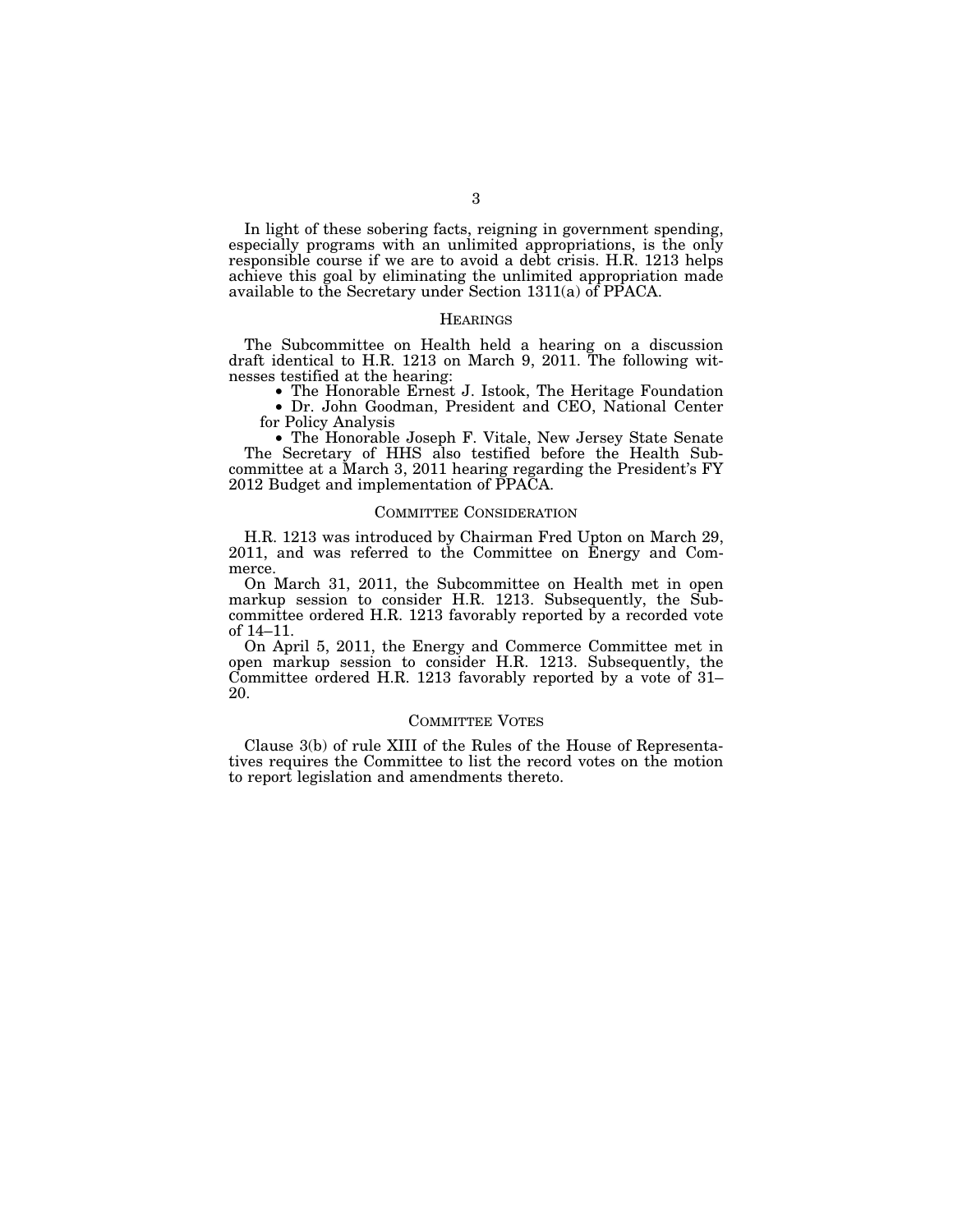# COMMITTEE ON ENERGY AND COMMERCE -- 112TH CONGRESS<br>ROLL CALL VOTE  $\#$  11

**AMENDMENT:** An amendment by Mr. Pallone, No. 1, to provide an exception to allow the Secretary to provide Exchange grants under Section  $1311(a)$  without fiscal limitation.

**DISPOSITION:** NOT AGREED TO, by a roll call vote of 18 yeas to 31 nays.

| <b>REPRESENTATIVE</b> | <b>YEAS</b> | <b>NAYS</b>  | PRESENT        | <b>REPRESENTATIVE</b> | <b>YEAS</b>  | <b>NAYS</b> | PRESENT |
|-----------------------|-------------|--------------|----------------|-----------------------|--------------|-------------|---------|
| Mr. Upton             |             | X            |                | Mr. Waxman            | X            |             |         |
| Mr. Barton            |             | X            |                | Mr. Dingell           | X            |             |         |
| Mr. Stearns           |             | X            |                | Mr. Markey            | X            |             |         |
| Mr. Whitfield         |             | X            |                | Mr. Towns             |              |             |         |
| Mr. Shimkus           |             | X            |                | Mr. Pallone           | X            |             |         |
| Mr. Pitts             |             | X            |                | Mr. Rush              |              |             |         |
| Mrs. Bono Mack        |             | X            |                | Ms. Eshoo             | X            |             |         |
| Mr. Walden            |             | X            |                | Mr. Engel             |              |             |         |
| Mr. Terry             |             | X            |                | Mr. Green             | $\mathbf x$  |             |         |
| Mr. Rogers            |             | X            |                | Ms. DeGette           | X            |             |         |
| Mrs. Myrick           |             | X            |                | Mrs. Capps            | X            |             |         |
| Mr. Sullivan          |             | X            |                | Mr. Doyle             | $\mathbf{x}$ |             |         |
| Mr. Murphy            |             | X            |                | Ms. Schakowsky        |              |             |         |
| Mr. Burgess           |             | X            |                | Mr. Gonzalez          |              |             |         |
| Mrs. Blackburn        |             | $\mathbf{x}$ |                | Mr. Inslee            | X            |             |         |
| Mr. Bilbray           |             | X            |                | Ms. Baldwin           | X            |             |         |
| Mr. Bass              |             | X            |                | Mr. Ross              | X            |             |         |
| Mr. Gingrey           |             | X            |                | Mr. Weiner            | X            |             |         |
| Mr. Scalise           |             | X            |                | Mr. Matheson          | х            |             |         |
| Mr. Latta             |             | X            |                | Mr. Butterfield       | X            |             |         |
| Mrs. McMorris Rodgers |             | X            |                | Mr. Barrow            | X            |             |         |
| Mr. Harper            |             | X            |                | Ms. Matsui            | X            |             |         |
| Mr. Lance             |             | X            | $\epsilon = 0$ | Ms. Christensen       | X            |             |         |
| Mr. Cassidy           |             | $\bar{x}$    | k,<br>à.       |                       |              |             |         |
| Mr. Guthrie           |             | X            |                |                       |              |             |         |
| Mr. Olson             |             | X            |                |                       |              |             |         |
| Mr. McKinley          |             | X            |                |                       |              |             |         |
| Mr. Gardner           |             | X            |                |                       |              |             |         |
| Mr. Pompeo            |             | X            |                |                       |              |             |         |
| Mr. Kinzinger         |             | $\bf{X}$     |                |                       |              |             |         |
| Mr. Griffith          |             | X            |                |                       |              |             |         |

Current as of 03/14/2011

BILL: H.R. 1213, to repeal mandatory funding provided to States in the Patient Protection and Affordable Care Act to establish American Health Benefit Exchanges.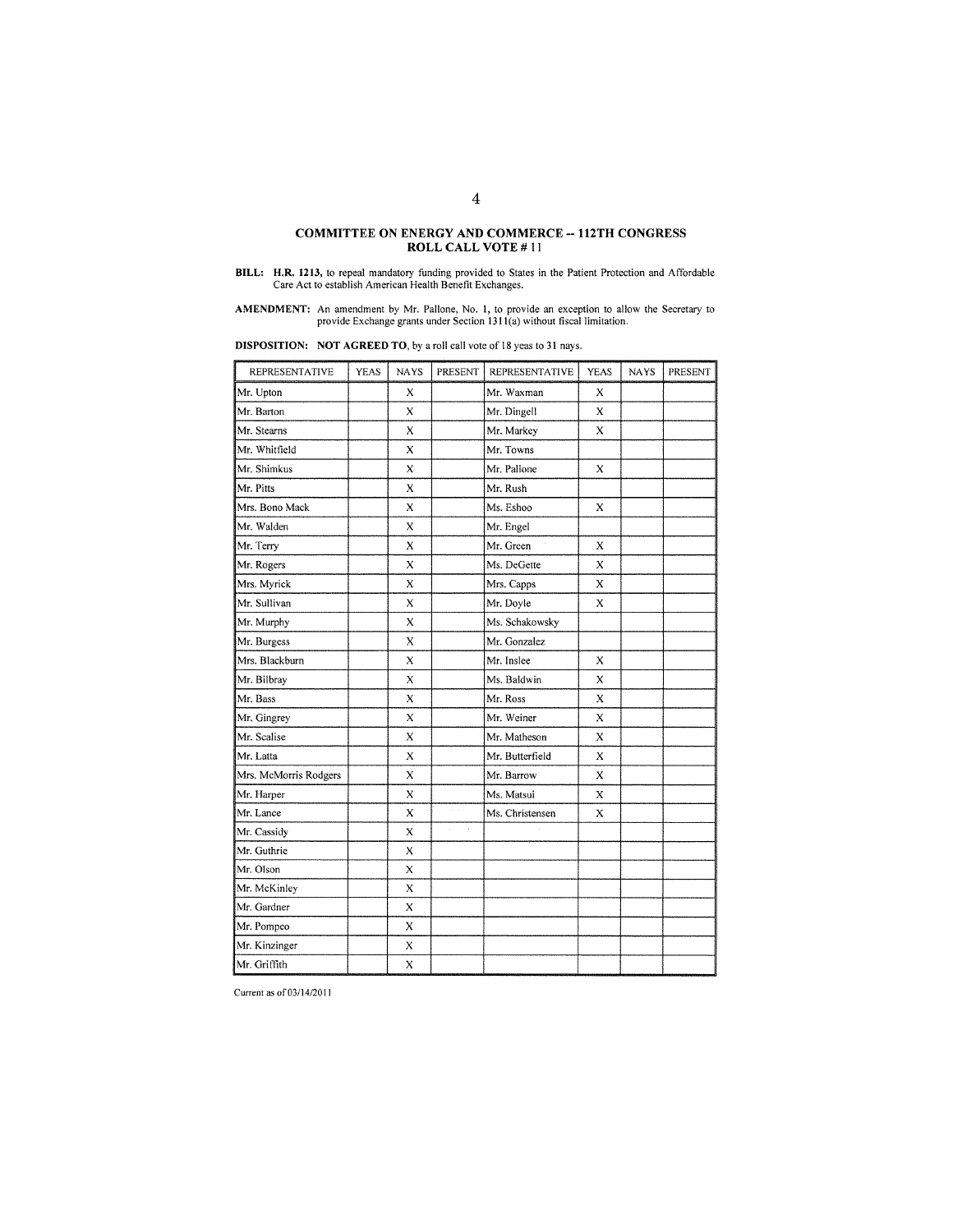# COMMITTEE ON ENERGY AND COMMERCE -- 112TH CONGRESS<br>ROLL CALL VOTE  $\#$  12

BILL: H.R. 1213, to repeal mandatory funding provided to States in the Patient Protection and Affordable Care Act to establish American Health Benefit Exchanges.

**AMENDMENT:** An amendment by Mr. Markey, No. 2, to provide an exception to allow the Secretary to provide Exchange grants under Section 1311(a) without fiscal limitation.

|  | <b>DISPOSITION:</b> NOT AGREED TO, by a roll call vote of 17 yeas to 31 nays. |  |
|--|-------------------------------------------------------------------------------|--|
|  |                                                                               |  |

| REPRESENTATIVE        | <b>YEAS</b> | <b>NAYS</b>    | PRESENT | REPRESENTATIVE             | <b>YEAS</b> | <b>NAYS</b> | PRESENT |
|-----------------------|-------------|----------------|---------|----------------------------|-------------|-------------|---------|
| Mr. Upton             |             | X              |         | Mr. Waxman                 |             |             |         |
| Mr. Barton            |             | X              |         | Mr. Dingell                | X           |             |         |
| Mr. Stearns           |             | X              |         | Mr. Markey                 | X           |             |         |
| Mr. Whitfield         |             | X              |         | Mr. Towns                  | Х           |             |         |
| Mr. Shimkus           |             | X              |         | Mr. Pallone                | $\mathbf x$ |             |         |
| Mr. Pitts             |             | $\bar{X}$      |         | Mr. Rush                   |             |             |         |
| Mrs. Bono Mack        |             | X              |         | Ms. Eshoo                  | х           |             |         |
| Mr. Walden            |             | X              |         | Mr. Engel                  |             |             |         |
| Mr. Terry             |             | X              |         | Mr. Green                  |             |             |         |
| Mr. Rogers            |             | X              |         | Ms. DeGette                | X           |             |         |
| Mrs. Myrick           |             | $\overline{X}$ |         | Mrs. Capps                 | X           |             |         |
| Mr. Sullivan          |             | X              |         | Mr. Doyle                  | X           |             |         |
| Mr. Murphy            |             | X              |         | Ms. Schakowsky             |             |             |         |
| Mr. Burgess           |             | X              |         | Mr. Gonzalez               |             |             |         |
| Mrs. Blackburn        |             | X              |         | Mr. Inslee                 | Х           |             |         |
| Mr. Bilbray           |             | $\mathbf x$    |         | Ms. Baldwin                | X           |             |         |
| Mr. Bass              |             | X              |         | Mr. Ross                   | X           |             |         |
| Mr. Gingrey           |             | X              |         | Mr. Weiner                 | X           |             |         |
| Mr. Scalise           |             | $\mathbf X$    |         | Mr. Matheson               | X           |             |         |
| Mr. Latta             |             | X              |         | Mr. Butterfield            | X           |             |         |
| Mrs. McMorris Rodgers |             | X              |         | Mr. Barrow                 | X           |             |         |
| Mr. Harper            |             | $\bf{X}$       |         | Ms. Matsui                 | X           |             |         |
| Mr. Lance             |             | $\bf{X}$       |         | Ms. Christensen            | X           |             |         |
| Mr. Cassidy           |             | X              |         |                            |             |             |         |
| Mr. Guthrie           |             | X              |         |                            |             |             |         |
| Mr. Olson             |             | X              |         |                            |             |             |         |
| Mr. McKinley          |             | X              |         |                            |             |             |         |
| Mr. Gardner           |             | х              |         |                            |             |             |         |
| Mr. Pompeo            |             | X              |         |                            |             |             |         |
| Mr. Kinzinger         |             | X              |         |                            |             |             |         |
| Mr. Griffith          |             | X              |         | $\varphi=\varphi_{\alpha}$ |             |             |         |

Current as of 03/14/2011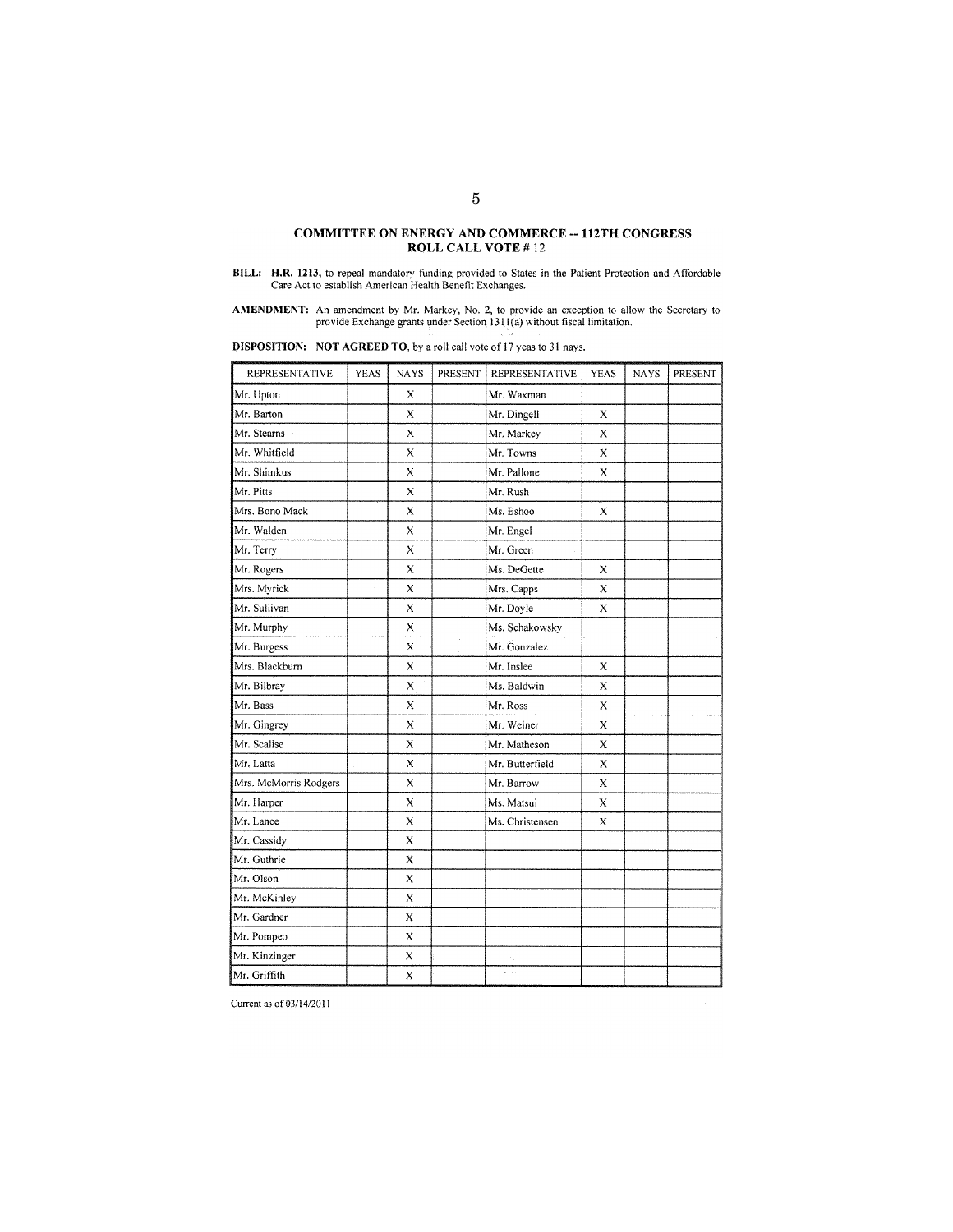# **COMMITTEE ON ENERGY AND COMMERCE -- 112TH CONGRESS** ROLL CALL VOTE #13

AMENDMENT: An amendment by Ms. Baldwin, No. 3, to delay the effective date of the bill.

**DISPOSITION:** NOT AGREED TO, by a roll call vote of 18 yeas to 30 nays.

| <b>REPRESENTATIVE</b> | <b>YEAS</b> | <b>NAYS</b> | <b>PRESENT</b> | <b>REPRESENTATIVE</b> | <b>YEAS</b> | <b>NAYS</b> | PRESENT |
|-----------------------|-------------|-------------|----------------|-----------------------|-------------|-------------|---------|
| Mr. Upton             |             | X           |                | Mr. Waxman            | X           |             |         |
| Mr. Barton            |             | X           |                | Mr. Dingell           | X           |             |         |
| Mr. Stearns           |             | Х           |                | Mr. Markey            |             |             |         |
| Mr. Whitfield         |             | X           |                | Mr. Towns             | х           |             |         |
| Mr. Shimkus           |             | X           |                | Mr. Pallone           | X           |             |         |
| Mr. Pitts             |             | X           |                | Mr. Rush              | X           |             |         |
| Mrs. Bono Mack        |             | X           |                | Ms. Eshoo             | X           |             |         |
| Mr. Walden            |             | X           |                | Mr. Engel             |             |             |         |
| Mr. Terry             |             | X           |                | Mr. Green             |             |             |         |
| Mr. Rogers            |             | X           |                | Ms. DeGette           | х           |             |         |
| Mrs. Myrick           |             | х           |                | Mrs. Capps            | x           |             |         |
| Mr. Sullivan          |             | X           |                | Mr. Doyle             | X           |             |         |
| Mr. Murphy            |             | X           |                | Ms. Schakowsky        |             |             |         |
| Mr. Burgess           |             | X           |                | Mr. Gonzalez          |             |             |         |
| Mrs. Blackburn        |             |             |                | Mr. Inslee            | X           |             |         |
| Mr. Bilbray           |             | X           |                | Ms. Baldwin           | х           |             |         |
| Mr. Bass              |             | x           |                | Mr. Ross              | X           |             |         |
| Mr. Gingrey           |             | X           |                | Mr. Weiner            | X           |             |         |
| Mr. Scalise           |             | X           |                | Mr. Matheson          | X           |             |         |
| Mr. Latta             |             | X           | and is         | Mr. Butterfield       | X           |             |         |
| Mrs. McMorris Rodgers |             | X           |                | Mr. Barrow            | X           |             |         |
| Mr. Harper            |             | X           |                | Ms. Matsui            | X           |             |         |
| Mr. Lance             |             | X           |                | Ms. Christensen       | $\bf{X}$    |             |         |
| Mr. Cassidy           |             | X           |                |                       |             |             |         |
| Mr. Guthrie           |             | $\bar{X}$   |                |                       |             |             |         |
| Mr. Olson             |             | X           |                |                       |             |             |         |
| Mr. McKinley          |             | X           |                |                       |             |             |         |
| Mr. Gardner           |             | X           |                |                       |             |             |         |
| Mr. Pompeo            |             | Х           |                |                       |             |             |         |
| Mr. Kinzinger         |             | X           |                |                       |             |             |         |
| Mr. Griffith          |             | X           |                |                       |             |             |         |

Current as of 03/14/2011

BILL: H.R. 1213, to repeal mandatory funding provided to States in the Patient Protection and Affordable<br>Care Act to establish American Health Benefit Exchanges.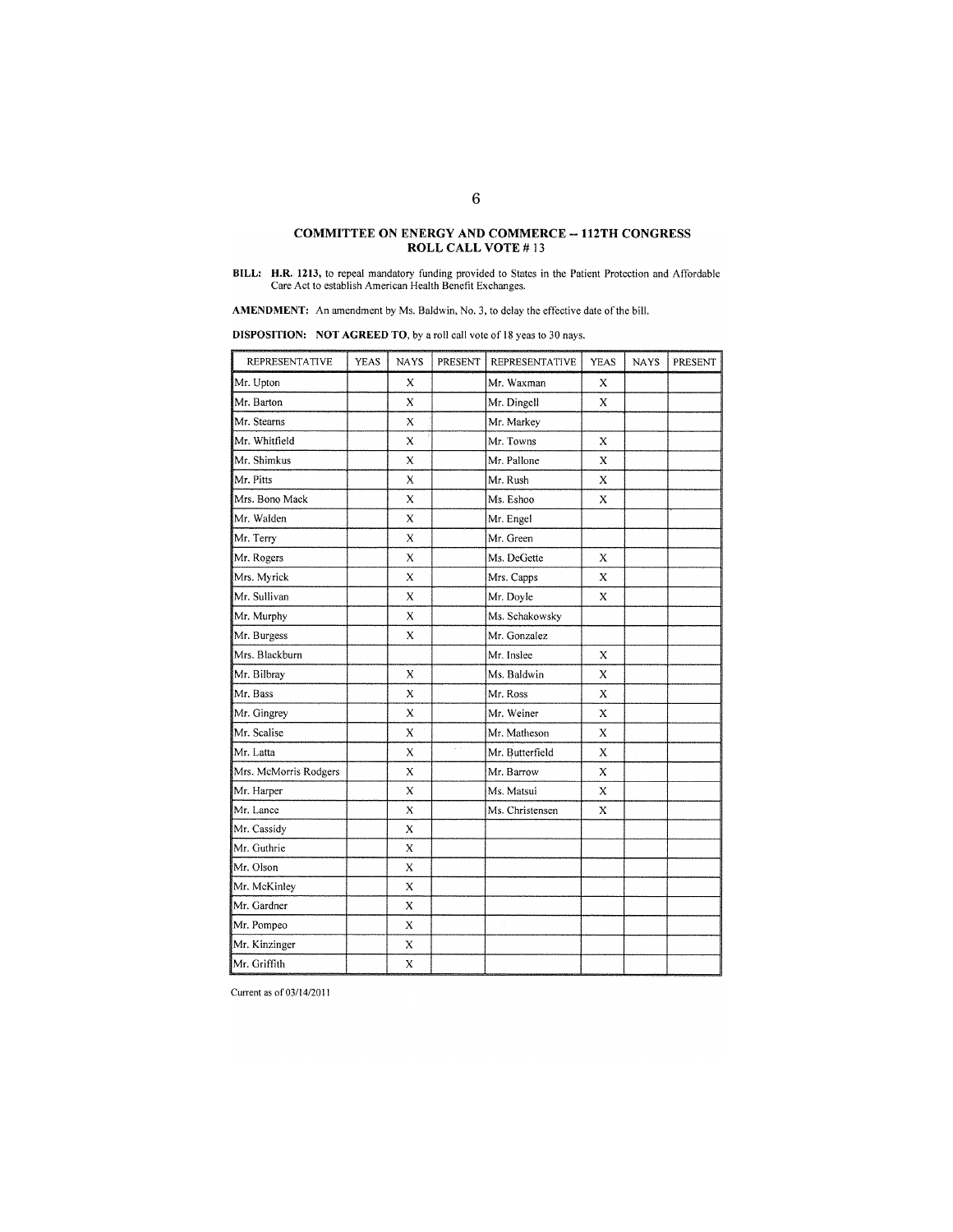# **COMMITTEE ON ENERGY AND COMMERCE -- 112TH CONGRESS** ROLL CALL VOTE #14

**AMENDMENT:** An amendment by Ms. Capps, No. 4, to allow the Secretary to provide Exchange grants under Section 1311(a) without fiscal limitation.

| REPRESENTATIVE        | YEAS | <b>NAYS</b>  | PRESENT | REPRESENTATIVE  | <b>YEAS</b> | <b>NAYS</b> | PRESENT |
|-----------------------|------|--------------|---------|-----------------|-------------|-------------|---------|
| Mr. Upton             |      | X            |         | Mr. Waxman      | X           |             |         |
| Mr. Barton            |      | X            |         | Mr. Dingell     | X           |             |         |
| Mr. Stearns           |      | $\bf{X}$     |         | Mr. Markey      |             |             |         |
| Mr. Whitfield         |      | X            |         | Mr. Towns       |             |             |         |
| Mr. Shimkus           |      | X            |         | Mr. Pallone     | Х           |             |         |
| Mr. Pitts             |      | X            |         | Mr. Rush        | $\mathbf x$ |             |         |
| Mrs. Bono Mack        |      | X            |         | Ms. Eshoo       | X           |             |         |
| Mr. Walden            |      | $\mathbf x$  |         | Mr. Engel       |             |             |         |
| Mr. Terry             |      | $\bf{X}$     |         | Mr. Green       | X           |             |         |
| Mr. Rogers            |      | X            |         | Ms. DeGette     | X           |             |         |
| Mrs. Myrick           |      | $\mathbf X$  |         | Mrs. Capps      | X           |             |         |
| Mr. Sullivan          |      | X            |         | Mr. Doyle       | X           |             |         |
| Mr. Murphy            |      | X            |         | Ms. Schakowsky  |             |             |         |
| Mr. Burgess           |      | X            |         | Mr. Gonzalez    | X           |             |         |
| Mrs. Blackburn        |      | X            |         | Mr. Inslee      | X           |             |         |
| Mr. Bilbray           |      | X            |         | Ms. Baldwin     | X           |             |         |
| Mr. Bass              |      | X            |         | Mr. Ross        | X           |             |         |
| Mr. Gingrey           |      | X            |         | Mr. Weiner      | X           |             |         |
| Mr. Scalise           |      | X            |         | Mr. Matheson    | X           |             |         |
| Mr. Latta             |      | X            |         | Mr. Butterfield |             |             |         |
| Mrs. McMorris Rodgers |      | X            |         | Mr. Barrow      | X           |             |         |
| Mr. Harper            |      | X            |         | Ms. Matsui      | X           |             |         |
| Mr. Lance             |      | $\mathbf{x}$ |         | Ms. Christensen | $\mathbf x$ |             |         |
| Mr. Cassidy           |      | X            |         |                 |             |             |         |
| Mr. Guthrie           |      | X            | ÷,      |                 |             |             |         |
| Mr. Olson             |      | X            |         |                 |             |             |         |
| Mr. McKinley          |      | X            |         |                 |             |             |         |
| Mr. Gardner           |      | X            |         |                 |             |             |         |
| Mr. Pompeo            |      | X            |         |                 |             |             |         |
| Mr. Kinzinger         |      | X            |         |                 |             |             |         |
| Mr. Griffith          |      | $\bf{X}$     |         |                 |             |             |         |

**DISPOSITION:** NOT AGREED TO, by a roll call vote of 18 yeas to 31 nays.

Current as of 03/14/2011

 $\bar{\gamma}$ 

BILL: H.R. 1213, to repeal mandatory funding provided to States in the Patient Protection and Affordable Care Act to establish American Health Benefit Exchanges.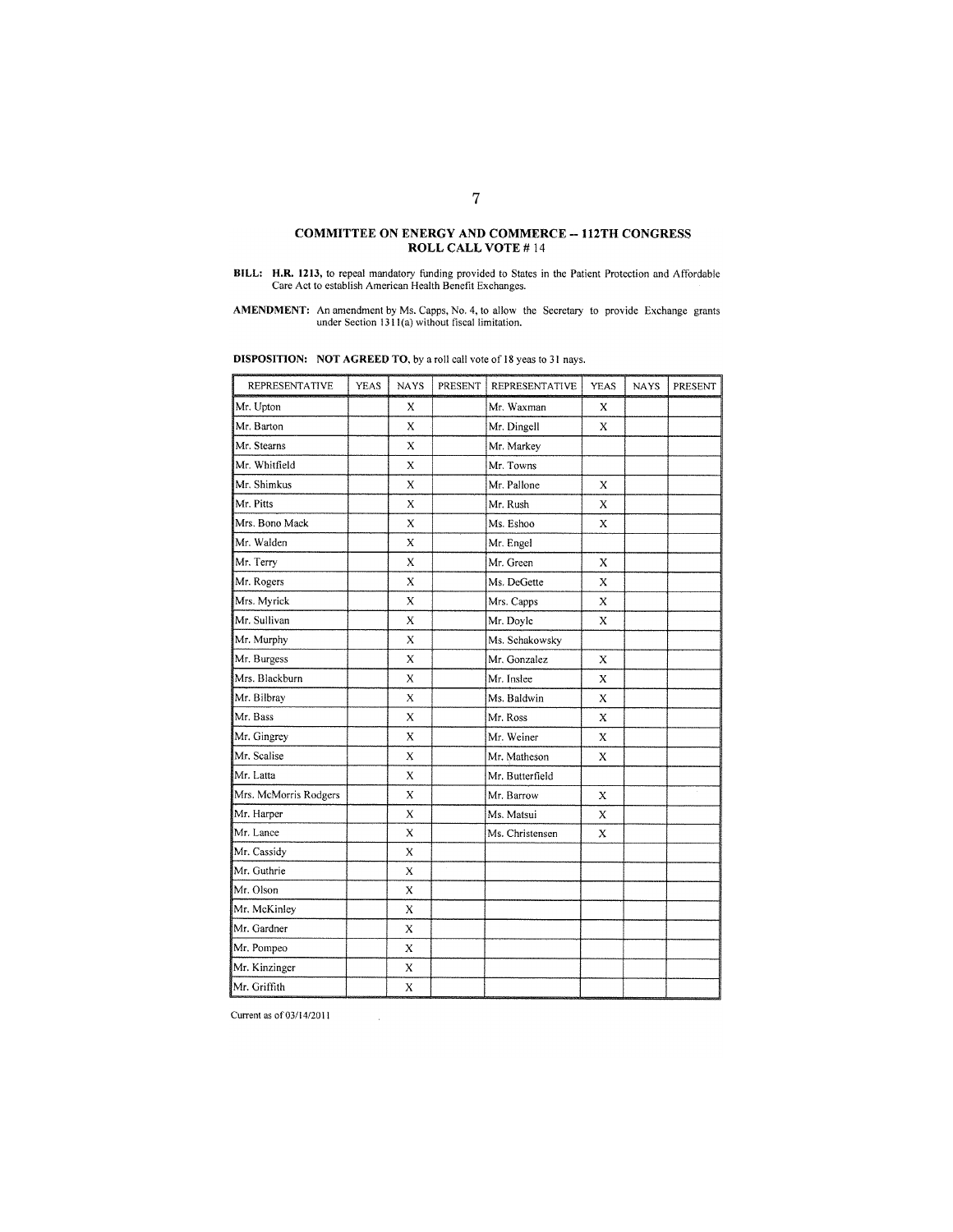# **COMMITTEE ON ENERGY AND COMMERCE -- 112TH CONGRESS** ROLL CALL VOTE #15

BILL: H.R. 1213, to repeal mandatory funding provided to States in the Patient Protection and Affordable Care Act to establish American Health Benefit Exchanges.

**AMENDMENT:** A motion by Mr. Upton to order H.R. 1213 favorably reported to the House, without amendment. (Final Passage)

**DISPOSITION:** AGREED TO, by a roll call vote of 31 yeas to 20 nays.

| REPRESENTATIVE        | <b>YEAS</b>               | <b>NAYS</b> | PRESENT  | REPRESENTATIVE  | <b>YEAS</b> | <b>NAYS</b>  | PRESENT |
|-----------------------|---------------------------|-------------|----------|-----------------|-------------|--------------|---------|
| Mr. Upton             | X                         |             |          | Mr. Waxman      |             | X            |         |
| Mr. Barton            | X                         |             |          | Mr. Dingell     |             | X            |         |
| Mr. Stearns           | $\bf{X}$                  |             |          | Mr. Markey      |             |              |         |
| Mr. Whitfield         | X                         |             |          | Mr. Towns       |             |              |         |
| Mr. Shimkus           | X                         |             |          | Mr. Pallone     |             | X            |         |
| Mr. Pitts             | X                         |             |          | Mr. Rush        |             | X            |         |
| Mrs. Bono Mack        | X                         |             |          | Ms. Eshoo       |             | X            |         |
| Mr. Walden            | X                         |             |          | Mr. Engel       |             |              |         |
| Mr. Terry             | $\mathbf x$               |             |          | Mr. Green       |             | X            |         |
| Mr. Rogers            | X                         |             |          | Ms. DeGette     |             | X            |         |
| Mrs. Myrick           | $\mathbf x$               |             |          | Mrs. Capps      |             | $\bf{X}$     |         |
| Mr. Sullivan          | X                         |             |          | Mr. Doyle       |             | X            |         |
| Mr. Murphy            | X                         |             |          | Ms. Schakowsky  |             | X            |         |
| Mr. Burgess           | X                         |             |          | Mr. Gonzalez    |             | X            |         |
| Mrs. Blackburn        | $\mathbf{x}$              |             |          | Mr. Inslee      |             | X            |         |
| Mr. Bilbray           | X                         | V.          | $-11112$ | Ms. Baldwin     |             | X            |         |
| Mr. Bass              | X                         |             |          | Mr. Ross        |             | X            |         |
| Mr. Gingrey           | $\mathbf{x}$              |             |          | Mr. Weiner      |             | X            |         |
| Mr. Scalise           | X                         |             |          | Mr. Matheson    |             | X            |         |
| Mr. Latta             | X                         |             |          | Mr. Butterfield |             | X            |         |
| Mrs. McMorris Rodgers | X                         |             |          | Mr. Barrow      |             | $\mathbf{x}$ |         |
| Mr. Harper            | X                         |             |          | Ms. Matsui      |             | X            |         |
| Mr. Lance             | X                         |             |          | Ms. Christensen |             | X            |         |
| Mr. Cassidy           | $\boldsymbol{\mathsf{X}}$ |             |          |                 |             |              |         |
| Mr. Guthrie           | Х                         |             |          |                 |             |              |         |
| Mr. Olson             | X                         |             |          |                 |             |              |         |
| Mr. McKinley          | X                         |             |          |                 |             |              |         |
| Mr. Gardner           | X                         |             |          |                 |             |              |         |
| Mr. Pompeo            | X                         |             |          |                 |             |              |         |
| Mr. Kinzinger         | X                         |             |          |                 |             |              |         |
| Mr. Griffith          | X                         |             |          |                 |             |              |         |

Current as of 03/14/2011

Ŧ,  $\mathbb{C}[\mathfrak{z}]$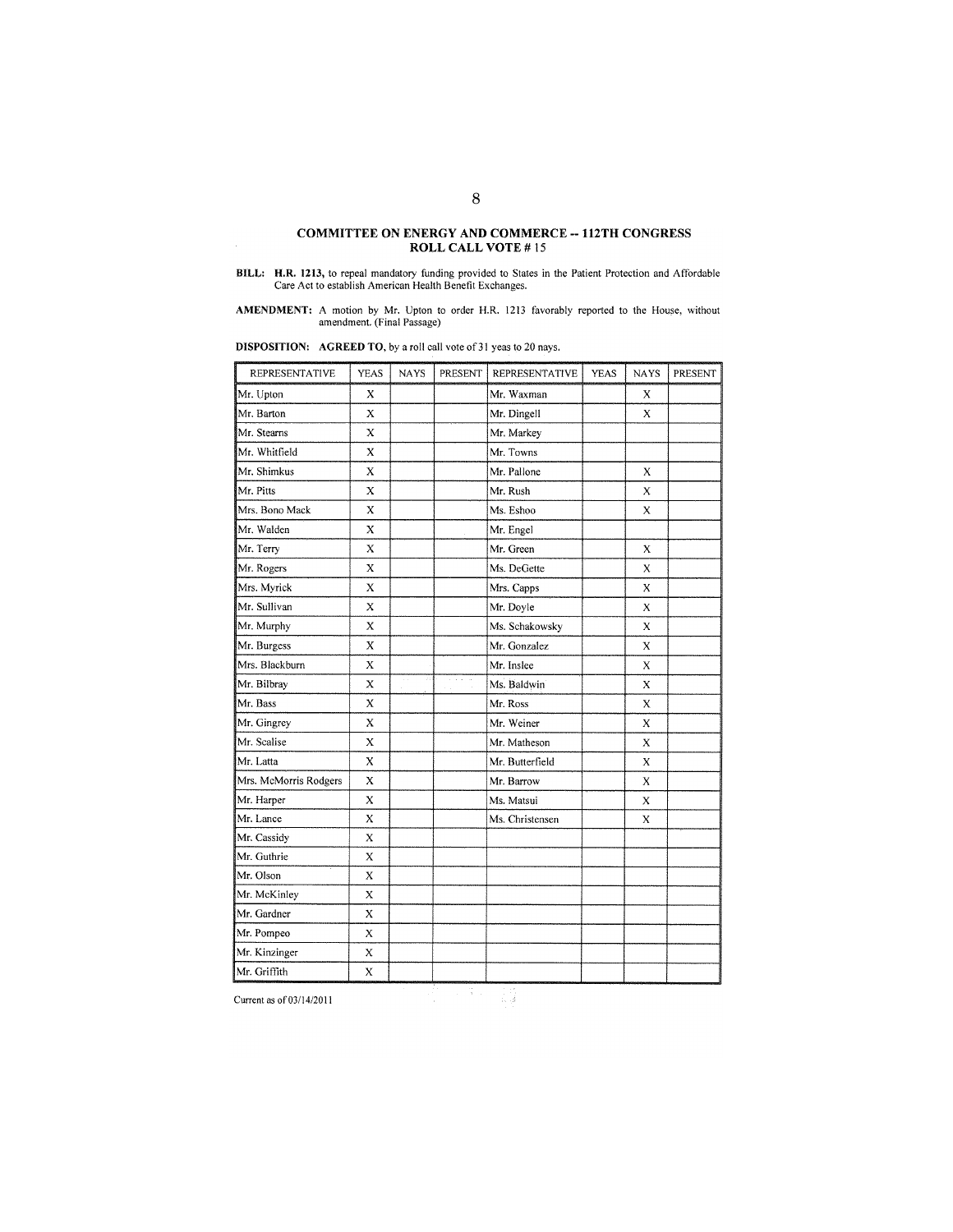#### COMMITTEE OVERSIGHT FINDINGS

Pursuant to clause  $3(c)(1)$  of rule XIII of the Rules of the House of Representatives, the oversight findings and recommendations of the Committee are reflected in the descriptive portions of this report, including the finding that reining in mandatory spending is necessary to avoid a debt crisis.

#### STATEMENT OF GENERAL PERFORMANCE GOALS AND OBJECTIVES

In accordance with clause  $3(c)(4)$  of rule XIII of the Rules of the House of Representatives, the performance goals and objectives of the Committee are reflected in the descriptive portions of this report, including the goal of avoiding a debt crisis by reining in mandatory spending.

## NEW BUDGET AUTHORITY, ENTITLEMENT AUTHORITY, AND TAX **EXPENDITURES**

In compliance with clause  $3(c)(2)$  of rule XIII of the Rules of the House of Representatives, the Committee finds that H.R. 1213 would result in no new or increased budget authority, entitlement authority, or tax expenditures or revenues.

#### EARMARK

In compliance with clause  $9(e)$ ,  $9(f)$ , and  $9(g)$  of rule XXI, the Committee finds that H.R. 1213 contains no earmarks, limited tax benefits, or limited tariff benefits.

#### COMMITTEE COST ESTIMATE

The Committee adopts as its own the cost estimate prepared by the Director of the Congressional Budget Office pursuant to section 402 of the Congressional Budget Act of 1974.

## CONGRESSIONAL BUDGET OFFICE ESTIMATE

Pursuant to clause  $3(c)(3)$  of rule XIII of the Rules of the House of Representatives, the following is the cost estimate provided by the Congressional Budget Office pursuant to section 402 of the Congressional Budget Act of 1974:

# *H.R. 1213—A bill to repeal mandatory funding provided to states in the Patient Protection and Affordable Care Act to establish American Health Benefit Exchanges*

Summary: H.R. 1213 would repeal mandatory funding established by the Patient Protection and Affordable Care Act (PPACA) to provide grants to states to establish health insurance exchanges.

CBO and the staff of the Joint Committee on Taxation (JCT) estimate that enacting the legislation would reduce deficits by almost \$13 billion over the  $2012-2016$  period and by about \$14 billion over the 2012–2021 period. Pay-as-you-go procedures apply because enacting the legislation would affect direct spending and revenues.

Enacting H.R. 1213 could also lead to changes in spending subject to appropriation. While CBO has not yet completed an estimate of those potential effects on discretionary spending, we expect that the Department of Health and Human Services (HHS) would need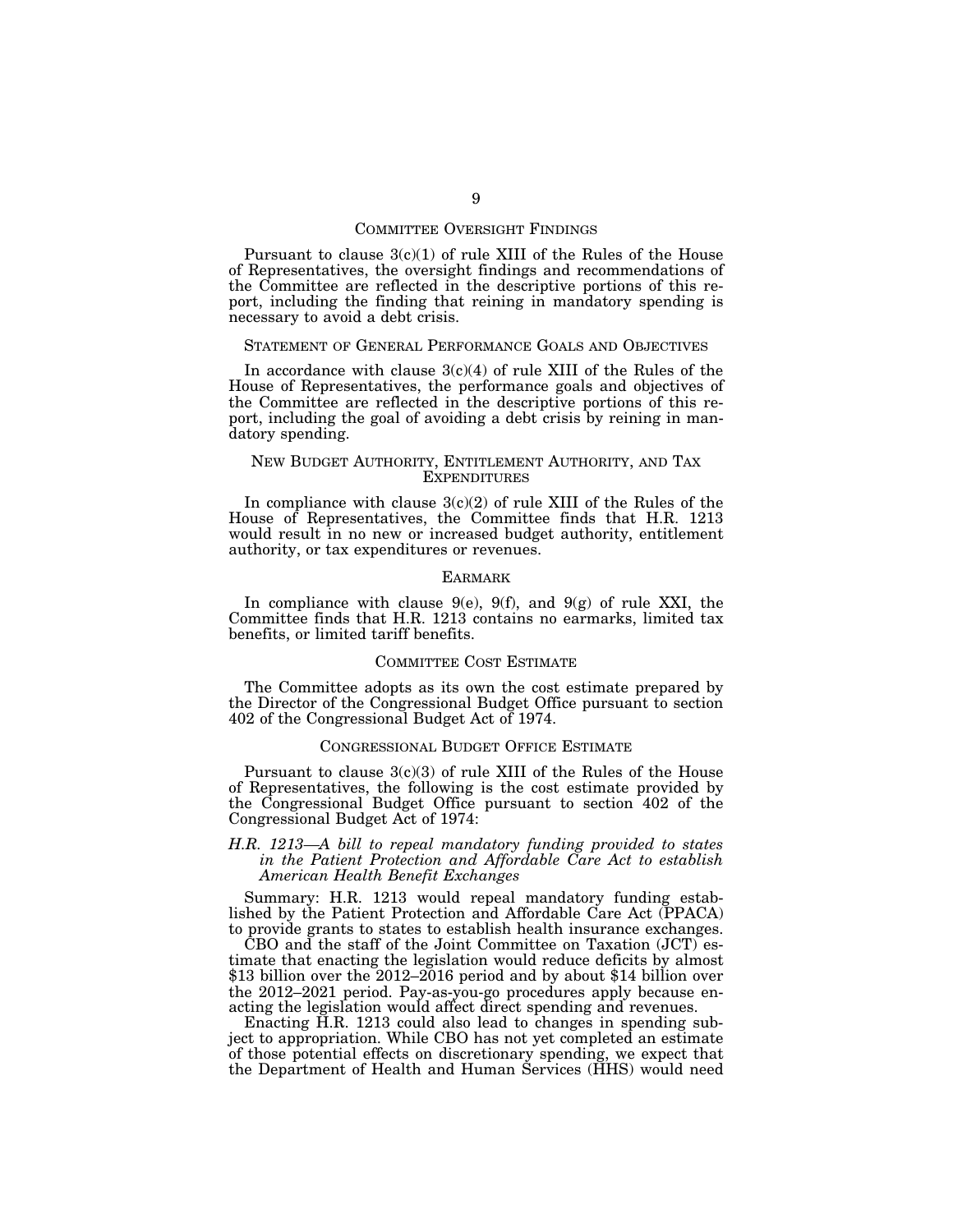additional resources because of increased responsibility for establishing health insurance exchanges.

The bill contains no intergovernmental or private-sector mandates as defined in the Unfunded Mandates Reform Act (UMRA).

Estimated cost to the Federal Government: The estimated budgetary impact of H.R. 1213 is shown in the following table. The costs of this legislation fall within budget function 550 (health).

|                                                       |              |                             |                   |           | By fiscal year, in billions of dollars-   |             |                  |                  |              |              |                   |                 |
|-------------------------------------------------------|--------------|-----------------------------|-------------------|-----------|-------------------------------------------|-------------|------------------|------------------|--------------|--------------|-------------------|-----------------|
|                                                       | 2012         | 2013                        | 2014              | 2015      | 2016                                      | 2017        | 2018             | 2019             | 2020         | 2021         | $2012 -$<br>2016  | $2012-$<br>2021 |
|                                                       |              |                             |                   |           | CHANGES IN DIRECT SPENDING                |             |                  |                  |              |              |                   |                 |
| Repeal Grant Authority: a<br>Estimated Budget Author- |              |                             |                   |           |                                           |             |                  |                  |              |              |                   |                 |
| ity                                                   |              | $-0.6$ $-0.8$ $-0.4$ $-0.2$ |                   |           | 0                                         | $\mathbf 0$ | $\boldsymbol{0}$ | $\boldsymbol{0}$ | $\bf{0}$     |              | $0 - 1.9$         |                 |
| Estimated Outlays<br>Other Effects:                   |              | $-0.6 -0.8 -0.4 -0.2$       |                   |           | $\Omega$                                  | $\Omega$    | $\Omega$         | $\mathbf{0}$     | $\mathbf{0}$ |              | $0 - 1.9$         | $-1.9$          |
| <b>Estimated Budget Author-</b>                       |              |                             |                   |           |                                           |             |                  |                  |              |              |                   |                 |
| ity                                                   | $\mathbf{0}$ |                             |                   |           | $0 -2.1 -4.5 -4.7 -1.4$                   |             | $\mathbf{0}$     | $\mathbf{0}$     | 0            |              | $0 - 11.3 - 12.6$ |                 |
| Estimated Outlays<br>Total:                           | 0            |                             |                   |           | $0 -2.1 -4.5 -4.7 -1.4$                   |             | $\Omega$         | $\theta$         | $\Omega$     |              | $0 - 11.3 - 12.6$ |                 |
| <b>Estimated Budget Author-</b>                       |              |                             |                   |           |                                           |             |                  |                  |              |              |                   |                 |
| ity                                                   |              |                             |                   |           | $-0.6$ $-0.8$ $-2.5$ $-4.7$ $-4.7$ $-1.4$ |             | $\mathbf{0}$     | 0                | $\mathbf{0}$ |              | $0 - 13.2 - 14.6$ |                 |
| Estimated Outlays                                     |              |                             |                   |           | $-0.6$ $-0.8$ $-2.5$ $-4.7$ $-4.7$ $-1.4$ |             | $\Omega$         | $\Omega$         | $\Omega$     |              | $0 - 13.2 - 14.6$ |                 |
|                                                       |              |                             |                   |           | <b>CHANGES IN REVENUES</b>                |             |                  |                  |              |              |                   |                 |
| Estimated Revenues                                    | 0            | $\mathbf{0}$                |                   | $* = 0.4$ | $\star$                                   | 0.2         | $\bf{0}$         | $\bf{0}$         | $\bf{0}$     |              | $0 - 0.4$         | $-0.2$          |
| On-Budget                                             | 0            |                             | $0 \t 0.2 \t 0.1$ |           | 0.4                                       | 0.3         | $\mathbf{0}$     | $\mathbf{0}$     | $\mathbf{0}$ |              | $0\qquad 0.7$     | 0.9             |
| Off-Budget                                            | 0            | $\mathbf{0}$                |                   |           | $-0.2 -0.5 -0.4 -0.1$                     |             | 0                | 0                | $\Omega$     | $\Omega$     | $-11$             | $-12$           |
|                                                       |              |                             |                   |           | NET CHANGES IN THE DEFICIT                |             |                  |                  |              |              |                   |                 |
| Net Increase or Decrease $(-)$                        |              |                             |                   |           |                                           |             |                  |                  |              |              |                   |                 |
| in the Budget Deficit                                 |              |                             |                   |           | $-0.6$ $-0.8$ $-2.5$ $-4.3$ $-4.7$ $-1.5$ |             | 0                | 0                | 0            |              | $0 - 12.8 - 14.4$ |                 |
| On-Budget                                             |              | $-0.6 -0.8 -2.7$            |                   |           | $-4.8 - 5.1$                              | $-1.6$      | $\Omega$         | $\Omega$         | $\Omega$     |              | $0 - 13.9 - 15.5$ |                 |
| Off-Budget                                            | 0            | 0                           | 0.2               | 0.5       | 0.4                                       | 0.1         | 0                | U                | U            | $\mathbf{0}$ | 1.1               | 1.2             |

Notes: Numbers may not sum to totals because of rounding.<br>
\*=increase or decrease in revenues of less than \$50 million.<br>
\*Repealing mandatory funding for states to establish insurance exchanges would increase the workload

Basis of estimate: H.R. 1213 would repeal section 1311 of PPACA. Section 1311 appropriates funds to the Secretary of HHS to make grants to states for planning and establishing health insurance exchanges. The Secretary has the discretion to determine the amounts awarded to states to establish exchanges until January 1, 2015, when that authority to provide grants expires. CBO estimates that under current law, spending for state grants to establish health insurance exchanges will be \$1.9 billion between 2012 and 2015. By repealing section 1311, H.R. 1213 would eliminate that spending; in addition, the repeal would probably lead to some delay in the establishment of insurance exchanges and consequent changes in insurance coverage and federal spending.

# *The Role of States and the Federal Government in Establishing Exchanges*

States operating health insurance exchanges are responsible for certifying health plans as qualified plans under PPACA, providing consumer assistance and information for comparing plans, enrolling individuals and families into plans, determining eligibility for premium assistance credits and cost-sharing subsidies, and referring eligible applicants to Medicaid programs, among other activi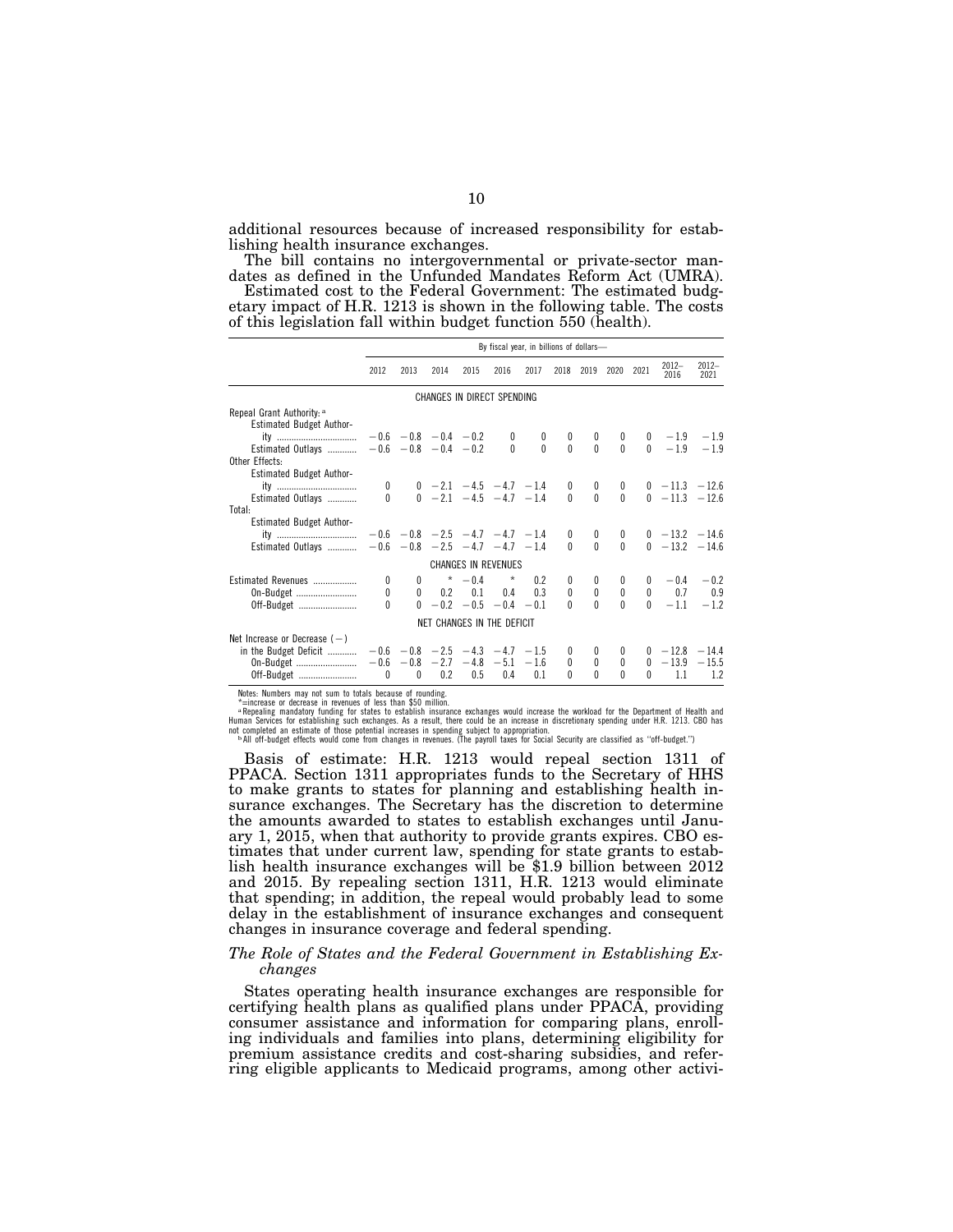ties. Health insurance exchanges will have the authority to charge assessments or user fees to participating health insurance issuers and after January 1, 2015, all health insurance exchanges must generate sufficient funds to meet their operating costs. Under PPACA, the Secretary of HHS will determine, by January 2013, whether a state will have an operational exchange by January 2014, and, if not, the federal government is required to set one up.

CBO's and JCT's estimate of the number of people receiving subsidies through exchanges under current law is based in part on the assumption that most states would set up their own exchanges and that nearly all exchanges would be operational by January 2014. Under current law, however, exchanges are not expected to reach full enrollment until 2016. That expectation reflects the likelihood that some states will encounter delays in achieving fully operational exchanges in the first few years. In addition, participation rates among potential enrollees are expected to be lower in the first few years (beginning in 2014) as employers and individuals adjust to the features of PPACA.

# *Changes in Establishing Exchanges and Insurance Coverage Under the Legislation*

Under H.R. 1213, CBO assumes that some states will move forward without federal funding to establish exchanges, but that the federal government will be required to take responsibility for setting up exchanges in more states than is expected under current law. While there may be some increased efficiency in the federal government implementing similar mechanisms across additional states, there are also reasons to believe that the federal government would face added challenges. In particular, coordinating with states' Medicaid agencies to establish enrollment rules as required under PPACA and communicating and coordinating with local health insurers and managed care organizations would probably slow the federal government's pace of implementation.

Because of the reduced availability of funds to set up exchanges under H.R. 1213, states that establish exchanges without federal funding also may face greater challenges in becoming fully operational. We assume that such challenges for states and the federal government would temporarily limit the desirability of exchanges as an alternative to other sources of coverage, reduce the capacity of some exchanges to process enrollment and ultimately lower enrollment by an estimated 5 percent to 10 percent below the levels expected under current law between 2014 and 2016. In 2015, we estimate that there would be almost 2 million fewer people enrolled in state exchanges. By January 2017, we assume that all exchanges will be fully operational whether set up by states or the federal government and that enrollment will be the same as projected under current law.

The slowdown in establishing exchanges caused by H.R. 1213 would also lead to other changes in health insurance coverage for the 2014–2016 period. The number of people offered insurance through an employer is expected to increase in response to the reduced availability and desirability of exchanges; CBO and JCT estimate that roughly half of the people who will not enroll in exchanges under H.R. 1213 will be covered by employer-sponsored insurance. Small reductions in Medicaid enrollment compared with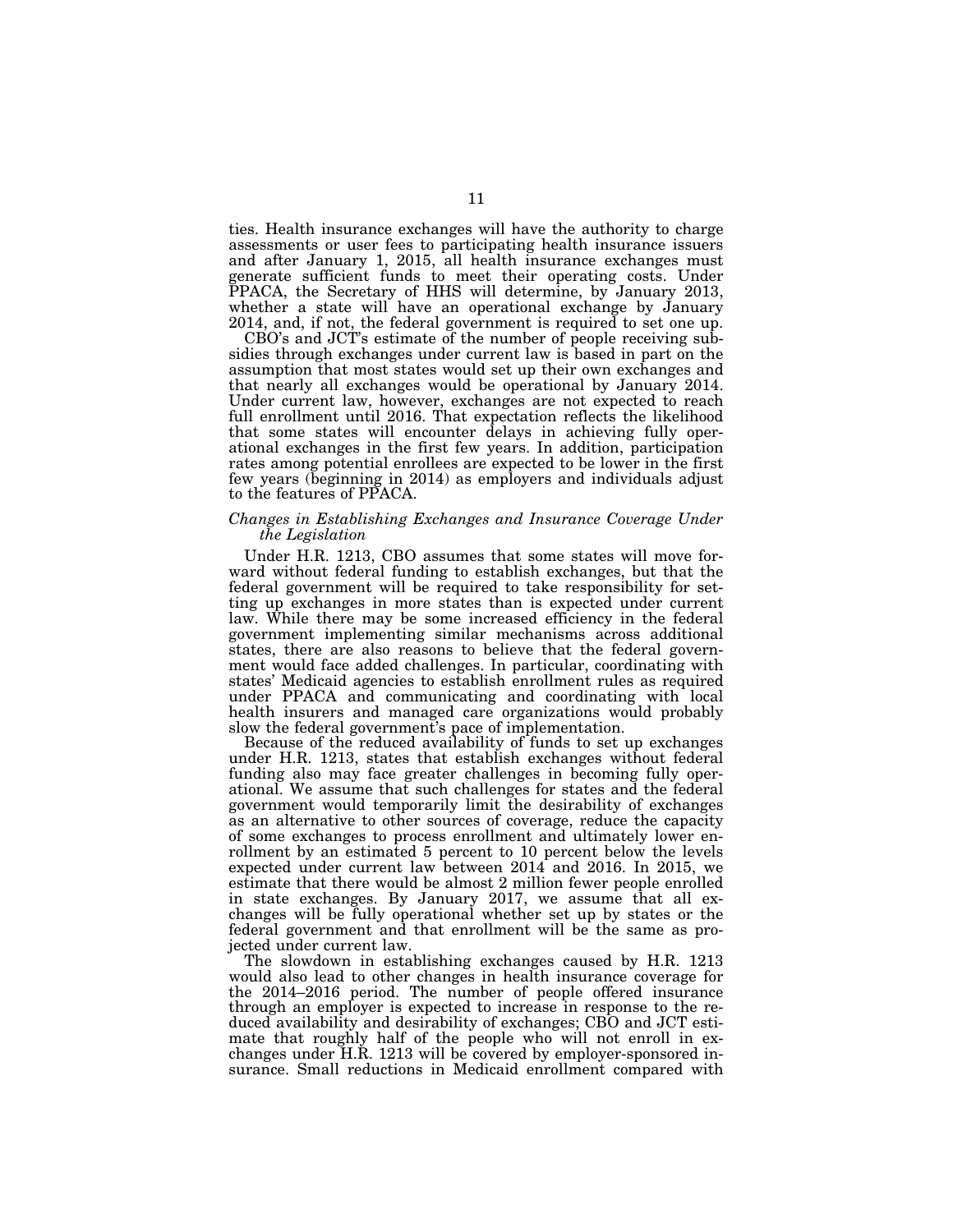current law are also expected because some exchanges will also have reduced ability to provide an alternative entry point to the Medicaid program. The number of people without health insurance is expected to increase by about half a million in 2015. We estimate that insurance coverage by January 2017 would be the same under H.R. 1213 as under current law.

## *Impact on Federal Spending*

Enacting H.R. 1213 would reduce direct spending by an esti- mated \$14.6 billion over the next 10 years, and would reduce revenues by a net amount of \$0.2 billion over that same period. For this estimate, CBO assumes that the legislation will be enacted by the

end of September 2011. Outlays for state grants would be reduced by \$1.9 billion—the entire amount that CBO has assumed will be spent under current law on such grants between 2012 and 2015.

CBO and JCT estimate that most of the budgetary effect of eliminating grants for states under H.R. 1213 would come from reductions in subsidies for health insurance purchased through exchanges. Payments for premium and cost-sharing subsidies (which affect both revenues and direct spending) would be reduced over the 2012–2021 period.<sup>1</sup> The net reduction would reflect savings from the reduction in exchange subsidies stemming from the reduction in exchange enrollment and the increase in subsidies that would occur in states that offset the loss of grant funds for establishing their exchanges by adding an additional surcharge for participating health insurance issuers. That surcharge would have the effect of raising premiums slightly for health insurance offered through those exchanges with an increase in estimated subsidies.

Other smaller effects include savings to the Medicaid program because of the reductions in enrollment discussed above and a small reduction in revenues because of changes in the amount of taxable compensation from an increase in the number of people with employer-sponsored health insurance.

Pay-as-you-go-considerations: The Statutory Pay-As-You-Go Act of 2010 establishes budget reporting and enforcement procedures for legislation affecting direct spending or revenues. The net changes in on-budget deficits that are subject to those pay-as-yougo procedures are shown in the following table.

 $^1$  Subsidies for health insurance premiums are structured as refundable tax credits; the portions of such credits that exceed taxpayers' liabilities are classified as outlays, while the portions that reduce tax payments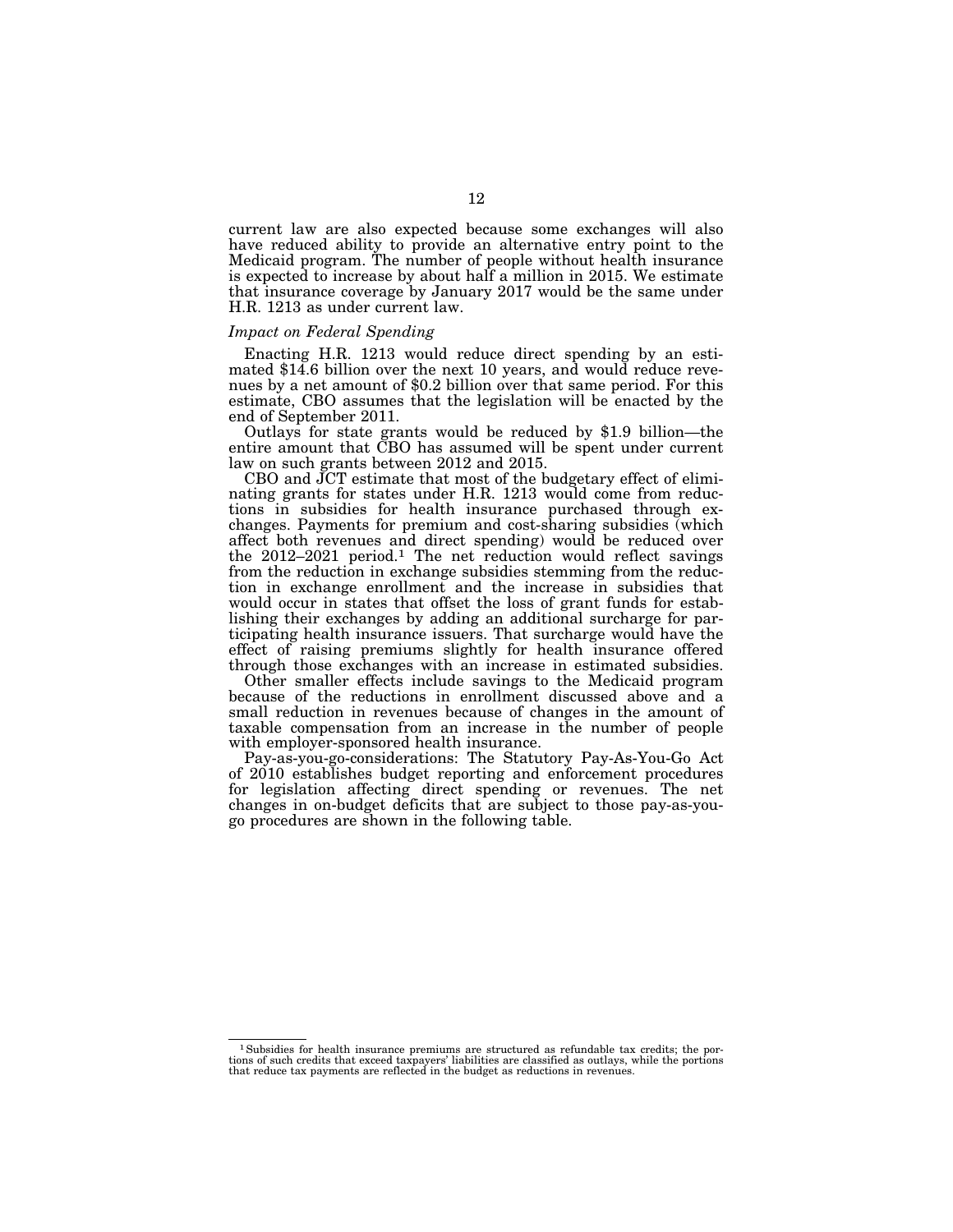| ׇ֚֓                                                                           |
|-------------------------------------------------------------------------------|
|                                                                               |
|                                                                               |
|                                                                               |
|                                                                               |
|                                                                               |
| tt och in side and lightlighted dies sidelighted lightighted less light side. |
| ׇ֚֓<br>${1\over 2}$                                                           |
|                                                                               |
|                                                                               |
| <br> <br> <br>                                                                |
| ׇ֚֬<br>l                                                                      |
|                                                                               |
|                                                                               |
| HAPIND-DOI-AF                                                                 |
| 1<br>ï                                                                        |
|                                                                               |
| Ì                                                                             |

|            |      |        |        |                  |                                                               | fiscal year, in millions of dollars- |          |  |  |                                                   |           |
|------------|------|--------|--------|------------------|---------------------------------------------------------------|--------------------------------------|----------|--|--|---------------------------------------------------|-----------|
|            | 2011 | 2012   | 2013   | 2014             | 2015                                                          | 2016                                 |          |  |  | 2011-2021 2018 2019 2020 2021 2011-2016 2011-2021 |           |
|            |      |        |        |                  | NET INCREASE OR DECREASE (-) IN THE ON-BUDGET DEFICIT         |                                      |          |  |  |                                                   |           |
|            |      |        |        |                  | 009'T 001'S - 008'T 059'G - 052 - 052 - 058'T - 058'T - 052 - |                                      |          |  |  | $-13,850$                                         | $-15.450$ |
| emorandum: |      |        |        |                  |                                                               |                                      |          |  |  |                                                   |           |
|            |      | $-550$ | $-750$ | $-2,500 - 4,700$ |                                                               | $-4,700$                             | $-1,350$ |  |  | $-13,200$                                         | $-14,550$ |
|            |      |        |        | <b>150</b>       |                                                               |                                      | 250      |  |  | 650                                               |           |
|            |      |        |        |                  |                                                               |                                      |          |  |  |                                                   |           |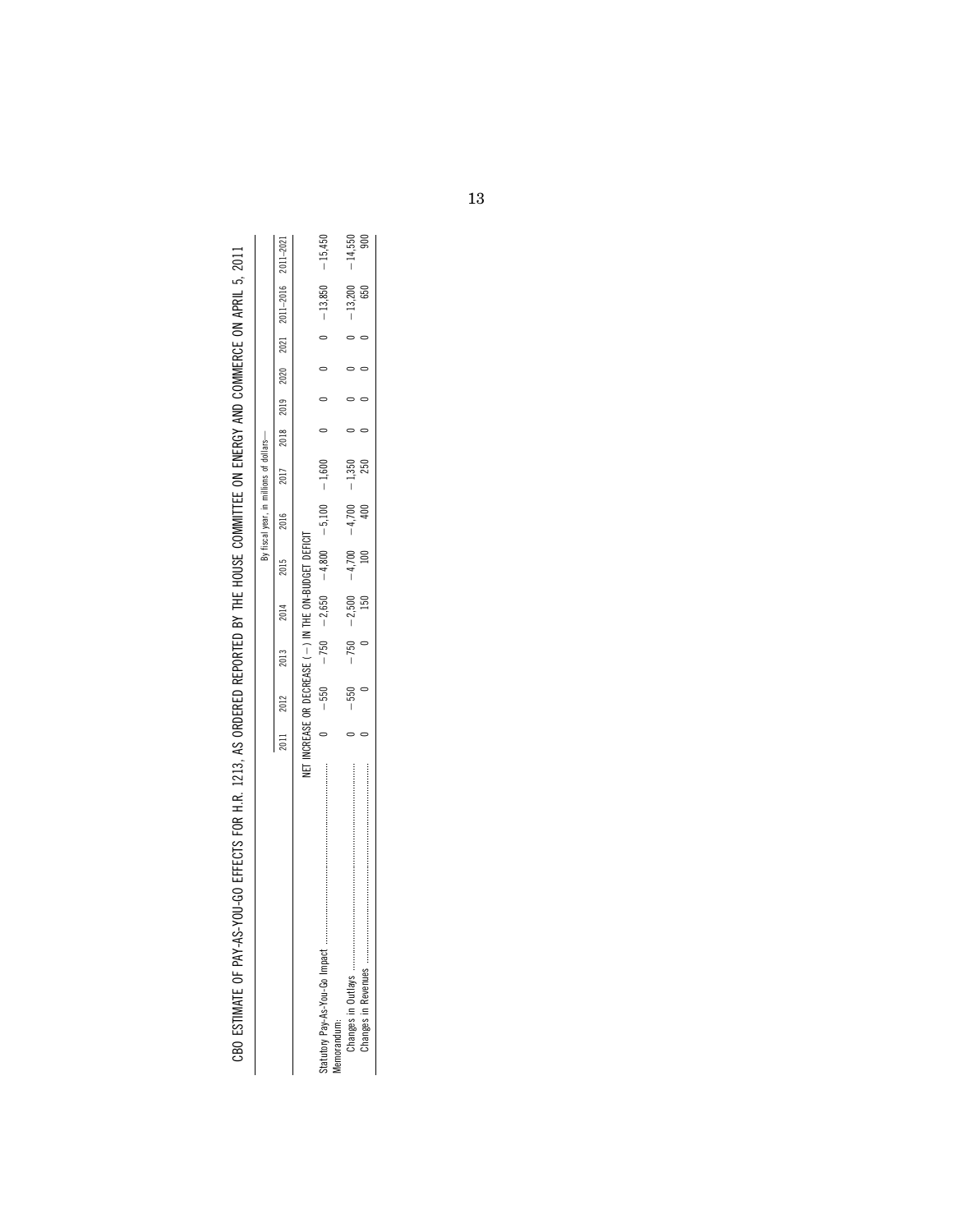Intergovernmental and private-sector impact: H.R. 1213 contains no intergovernmental or private-sector mandates as defined in UMRA. By eliminating funding made available by PPACA, the bill would decrease the amount of resources that state, local, and tribal governments receive to establish health exchanges.

Estimate prepared by: Federal Costs: Jean Hearne, Paul Jacobs, and Sarah Anders; Impact on State Local, and Tribal Governments: Lisa Ramirez-Branum; Impact on the Private Sector: Sarah Axeen.

Estimate approved by: Holly Harvey, Deputy Assistant Director for Budget Analysis.

# FEDERAL MANDATES STATEMENT

The Committee adopts as its own the estimate of Federal mandates prepared by the Director of the Congressional Budget Office pursuant to section 423 of the Unfunded Mandates Reform Act.

#### ADVISORY COMMITTEE STATEMENT

No advisory committees within the meaning of section 5(b) of the Federal Advisory Committee Act were created by this legislation.

#### APPLICABILITY TO LEGISLATIVE BRANCH

The Committee finds that the legislation does not relate to the terms and conditions of employment or access to public services or accommodations within the meaning of section  $102(b)(3)$  of the Congressional Accountability Act.

### SECTION-BY-SECTION ANALYSIS OF THE LEGISLATION

# *Section 1. Repealing Mandatory Funding to States to Establish American Health Benefit Exchanges*

Section 1 repeals Section 1311(a) of PPACA and rescinds unobligated funds made available by such Section 1311(a).

# CHANGES IN EXISTING LAW MADE BY THE BILL, AS REPORTED

In compliance with clause 3(e) of rule XIII of the Rules of the House of Representatives, changes in existing law made by the bill, as reported, are shown as follows (existing law proposed to be omitted is enclosed in black brackets and existing law in which no change is proposed is shown in roman):

# **PATIENT PROTECTION AND AFFORDABLE CARE ACT**

\* \* \* \* \* \* \*

# **Title I—Quality, Affordable Health Care for all Americans**

\* \* \* \* \* \* \*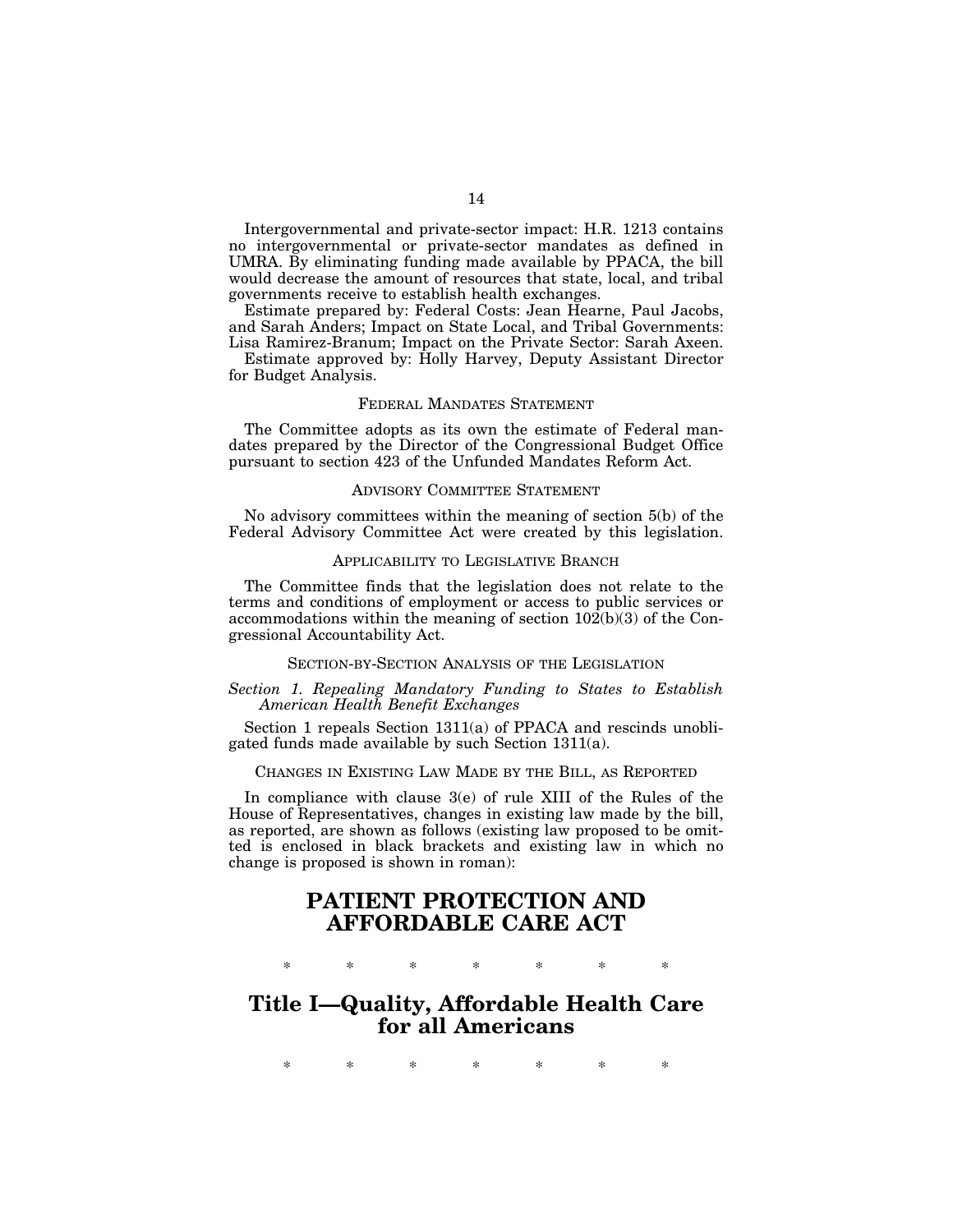# **Subtitle D—Available Coverage Choices for All Americans**

PART 2—CONSUMER CHOICES AND INSURANCE COMPETITION THROUGH HEALTH BENEFIT EXCHANGES

\* \* \* \* \* \* \*

# **SEC. 1311. AFFORDABLE CHOICES OF HEALTH BENEFIT PLANS.**

ø(a) ASSISTANCE TO STATES TO ESTABLISH AMERICAN HEALTH BENEFIT EXCHANGES.—

ø(1) PLANNING AND ESTABLISHMENT GRANTS.—There shall be appropriated to the Secretary, out of any moneys in the Treasury not otherwise appropriated, an amount necessary to enable the Secretary to make awards, not later than 1 year after the date of enactment of this Act, to States in the amount specified in paragraph (2) for the uses described in paragraph (3).

ø(2) AMOUNT SPECIFIED.—For each fiscal year, the Secretary shall determine the total amount that the Secretary will make available to each State for grants under this subsection.

 $(3)$  USE OF FUNDS.—A State shall use amounts awarded under this subsection for activities (including planning activities) related to establishing an American Health Benefit Exchange, as described in subsection (b).

 $(4)$  RENEWABILITY OF GRANT.

 $(A)$  In GENERAL.—Subject to subsection (d)(4), the Secretary may renew a grant awarded under paragraph (1) if the State recipient of such grant—

 $(i)$  is making progress, as determined by the Secretary, toward—

 $I(I)$  establishing an Exchange; and

 $\left[ \text{[II]} \right]$  implementing the reforms described in subtitles A and C (and the amendments made by such subtitles); and

 $(iii)$  is meeting such other benchmarks as the Secretary may establish.

 $($ B) LIMITATION.—No grant shall be awarded under this subsection after January 1, 2015.

ø(5) TECHNICAL ASSISTANCE TO FACILITATE PARTICIPATION IN SHOP EXCHANGES.—The Secretary shall provide technical assistance to States to facilitate the participation of qualified small businesses in such States in SHOP Exchanges.

\* \* \* \* \* \* \*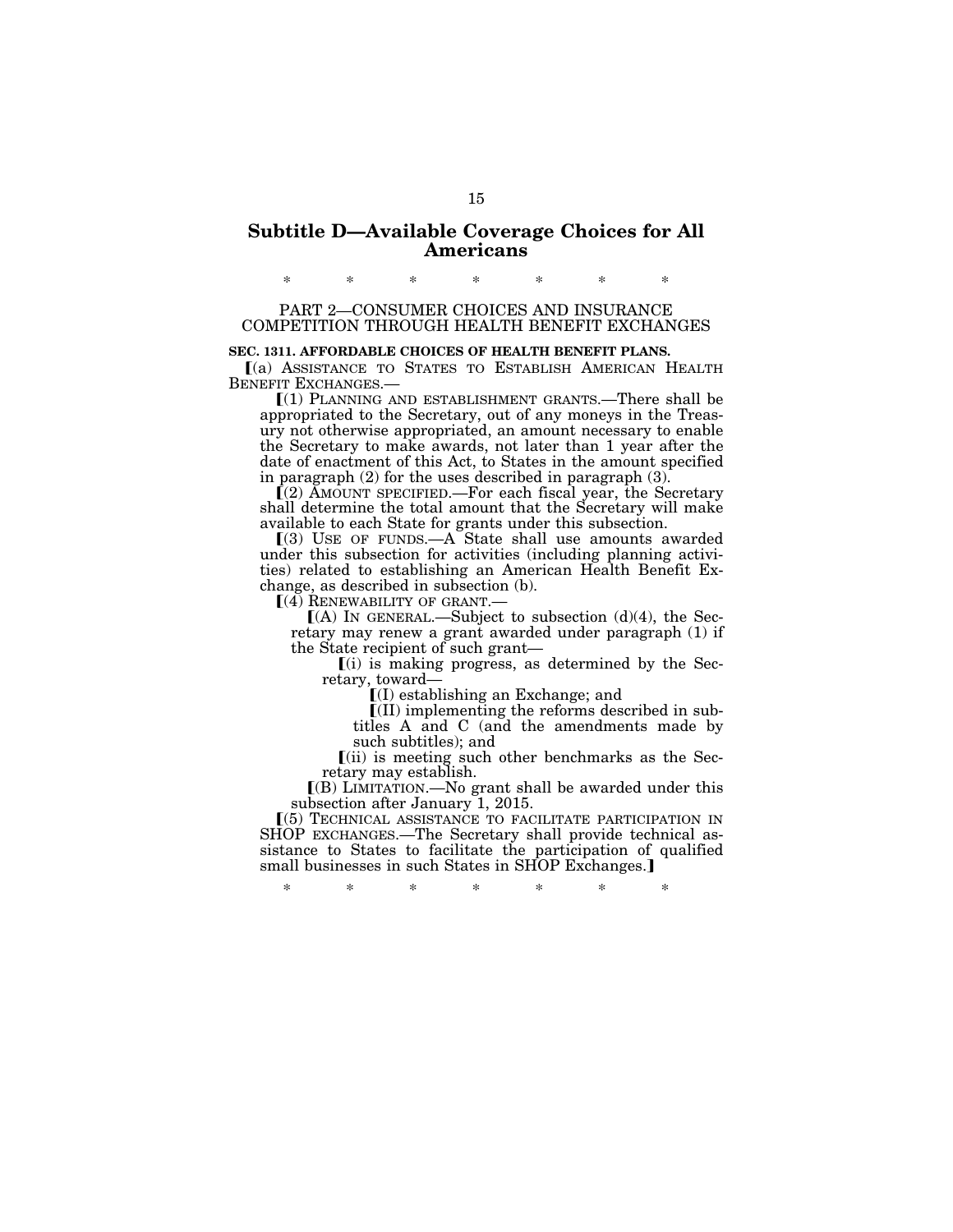# DISSENTING VIEWS

We, the undersigned Members of the Committee on Energy and Commerce, oppose the passage of H.R. 1213, *to repeal mandatory funding provided to states in the Patient Protection and Affordable Care Act (ACA) to establish American Health Benefit Exchanges,*  and accordingly, submit the following comments to express our concerns about this deeply flawed and deeply divisive legislation.

#### *Private Insurance Marketplace Prior to Health Reform Exchanges*

Private health coverage is provided primarily through employers. In 2010, about 157 million nonelderly people were insured through employer sponsored health insurance.<sup>1</sup> While  $99\%$  of large firms offer health insurance coverage, just 59% of firms with fewer than 10 workers offered insurance in 2010; this was a jump from 49% in 2008 and 2009.2 In 2010, 76% of firms with 10 to 24 workers and 92% of firms with 25 to 49 workers offered insurance.3

For the smallest firms, those with less than 10 workers, premiums were 18% higher than those paid by firms with 100 or more workers and still may not have included broker fees.<sup>4</sup> According to the Congressional Budget Office, administrative costs make up 27% of premiums for the very small firms compared with 9% for firms with at least 100 employees.<sup>5</sup> Increasing costs of health insurance have led some small employers to drop coverage, with the share of small business employees enrolled in employer-sponsored coverage decreasing from 43 to 36% from 1999 to 2009.6

People without access to employer-sponsored insurance may obtain health insurance on their own, usually through the individual health insurance market. Only 14 million nonelderly people bought health insurance in the individual or non-group market while 50

<sup>&</sup>lt;sup>1</sup>Kaiser Family Foundation, *The Uninsured: A Primer* (Oct. 2009) (online at *http://www.uiowa.edu/~/documents/KFF-UninsuredPrimer.pdf).* 

www.uiowa.edu/~/documents/KFF-UninsuredPrimer.pdf).<br><sup>2</sup>G. Claxton et al., *Employer Health Benefits, 2010 Annual Survey,* The Kaiser Family Foun-<br>dation and Health Research and Education Trust (Sept. 2010) (online at *http pdf/2010/8085.pdf*). 3 *Id.* 

<sup>4</sup>S. Collins et al., *Realizing Health Reform's Potential: Small Businesses and the Affordable Care Act of 2010* (Sept. 2010) (online at *http://www.commonwealthfund.org/*∼*/media/Files/ Publications/Issue%20Brief/2010/Sep/Small%20Business/* 

 $1437 \quad Collins\_realizing\_ht\_reform\_potential\_small\_business\_ACA\_ib.pdf.$ <br>  $5 \quad Letter from Douglas W. Eldemendorf, Director, Congressional Budget Office, to Senator Evan Bayh (Nov. 30, 2009) (online at <a href="http://www.cbo.gov/ftpdocs/107xx/doc10781/11-30-Pre-</a>$ *miums.pdf*). 6 HealthCare.gov, *Health Insurance Premiums: Past High Costs Will Become the Present and* 

*Future Without Health Reform* (Jan. 28, 2011) (online at *http://www.healthcare.gov/center/reports/premiums01282011a.pdf*).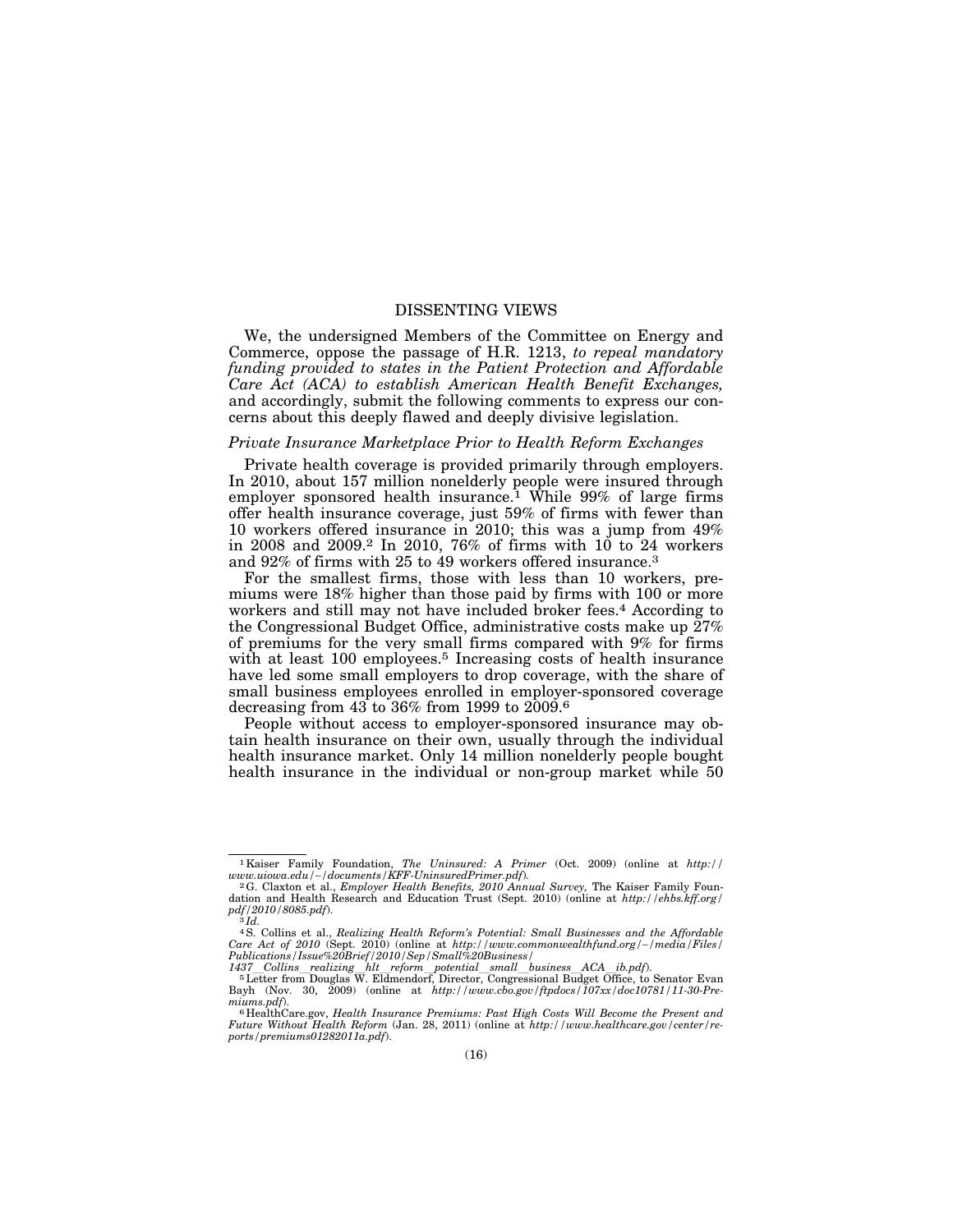million people were uninsured.7 About half the uninsured were self-employed or worked for a small business.<sup>8</sup>

Unlike employer-sponsored group coverage, in which eligibility in a group is guaranteed by federal and state laws and premiums are generally based on the risks associated with a group of beneficiaries, eligibility and initial premiums in the individual markets of many states are based largely on an individual's health status and risk characteristics.

The Commonwealth Biennial Health Insurance Survey found 43% of adults who shopped for coverage in the individual market found it very difficult or impossible to find a plan that fit their needs.9 More than one-third of applicants were turned down by an insurance carrier or were charged a higher premium due to a health problem or were offered insurance that did not cover that health problem.10

Practices of denying sick people insurance, charging them more, or offering them coverage that does not cover the illnesses they had when they sought insurance protect insurer risk pools and help lower premiums. But they are detrimental to a vibrant, healthy, and financially secure marketplace. These practices limit meaningful access to coverage for people that have developed health problems and results in uncertainty in coverage for those that receive insurance. They also hamper movement from jobs where insurance is offered to self-employment or employment in a small business, resulting in job lock.

#### *American Health Benefit Exchanges*

The enactment of the ACA in March 2010 started to put the American people back in charge of their health care by requiring insurance companies to be more transparent and accountable for their costs and actions. Within 6 months of enactment, this law ended many of the worst insurance industry abuses, including arbitrary recessions of coverage when a person gets sick and denials of insurance for children with pre-existing conditions.11 In 2014, additional insurance reforms will bring Americans new rights and benefits, and increase the quality of their health care and lower their costs. These reforms include no discrimination in premiums based on gender, no denials for pre-existing conditions for anyone, coverage of basic set of benefits and services, and no annual and lifetime limits on coverage for essential health benefits.<sup>12</sup>

The successes of these reforms rely on the new health insurance exchange marketplaces that will be established in 2014 as required by the ACA. An exchange is a mechanism for organizing the health

<sup>&</sup>lt;sup>7</sup> Kaiser Family Foundation, Survey Report: Survey of People Who Purchase Their Own Insurance (June 2010) (online at *http://www.kff.org/kaiserpolls/upload/8077-R.pdf*); and C. DeNavas et al., *Income, Poverty, and Healt* 

Census Bureau (Sept. 2010) (online at *http://www.census.gov/prod/2010pubs/p60-238.pdf*).<br><sup>8</sup> Small Business Majority, *Healthcare: Statistics, Small Business and the Healthcare Crisis<br>(online at <i>http://www.smallbusinessm* 

<sup>(</sup>accessed Apr. 25, 2011).<br><sup>9</sup> S. Collins, et al., *Help on the Horizon*, Findings from the Commonwealth Biennial Health<br>Insurance Survey of 2010 (Mar. 2011) (online at *http://www.commonwealthfund.org/~/media/ Files/Surveys/2011/* 

 $\frac{10}{10}$   $\frac{10}{Id}$ .<br>
<sup>11</sup> The ACA is comprised of two public laws, P.L. 111–148 and P.L. 111–152.<br>
<sup>12</sup>Id.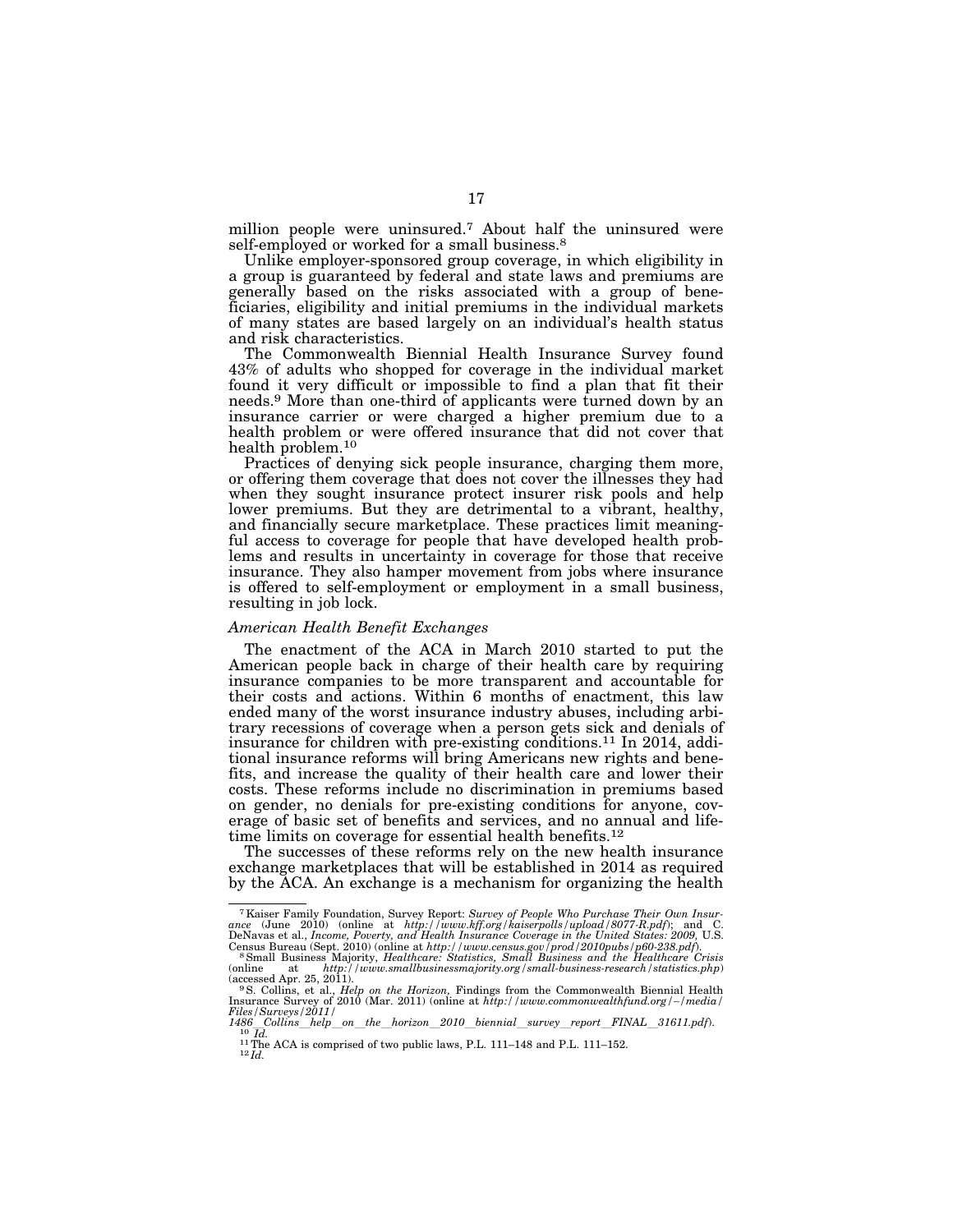insurance marketplace to help consumers and small businesses shop for coverage in a way that permits easy comparison of available plan options based on price, benefits and services, and quality. Exchanges will provide a transparent, competitive marketplace for individuals and small businesses to buy coverage.

The new marketplace will provide families and businesses advantages of pooling risk that were previously only available to the largest employers by creating a single risk pool within the individual and small business exchanges.13 By pooling people together, reducing transaction costs, and increasing transparency, exchanges create more efficient and competitive markets for individuals and small employers. The new marketplace keeps intact America's employer based system while expanding access to tens of millions of people. Tax credits will make coverage more affordable for low and middle-income families and eligible small businesses.

Beginning with an open enrollment period in 2013, exchanges will help individuals and small employers shop for, select, and enroll in high-quality, affordable private health plans that fit their needs at competitive prices. Exchanges will assist eligible individuals to receive premium tax credits or coverage through other federal or state health care programs.14 By providing one-stop shopping, exchanges will make purchasing health insurance easier and more transparent. Health plans offered in exchanges shall be required to be transparent and make disclosure of claims payment policies, enrollment and disenrollment data, data on denied claims, information on cost sharing and coverage, and more.15

When fully implemented, health plans offered through exchanges will compete based on price and quality rather than market segmentation and risk selection. This directly relates with prohibition on medical underwriting and rate reforms that would also take effect in 2014.16 The non-partisan Congressional Budget Office (CBO) estimated that by 2021, approximately 24 million people will purchase their health insurance through exchanges.17

## *State versus Federal Exchanges*

The ACA requires that exchanges be developed and operational in every state for individual and small businesses by January 1,  $2014<sup>18</sup>$  A state is first given the opportunity to set up a state exchange and can apply for grants for the establishment of this exchange. If the state does not elect to set up a state exchange, the Secretary of Health and Human Services (the Secretary) will set one up in the state for individuals and small businesses.

The state has significant flexibility in the type of exchange it would operate if it elects to establish a state exchange. The state could determine which insurers are permitted to offer products in the exchange. It could determine the variety of plans that could be offered, for example whether consumer driven health plans and

<sup>&</sup>lt;sup>13</sup> ACA Section 1312(c).<br><sup>14</sup> ACA Sections 1311(b) and 1311(d)(4).<br><sup>15</sup> ACA Section 1311(e)(3).<br><sup>16</sup> The Kaiser Family Foundation, *Focus on Health Reform* (Apr. 2010) (online at *http:*// *www.kff.org/healthreform/upload/7908-02.pdf*). 17 House Committee on Energy and Commerce, Subcommittee on Health, Testimony of CBO

Director Douglas Elmendorf, *Hearing on the Cost of the ACA,* 112th Cong. (2011). 18 ACA Section 1311.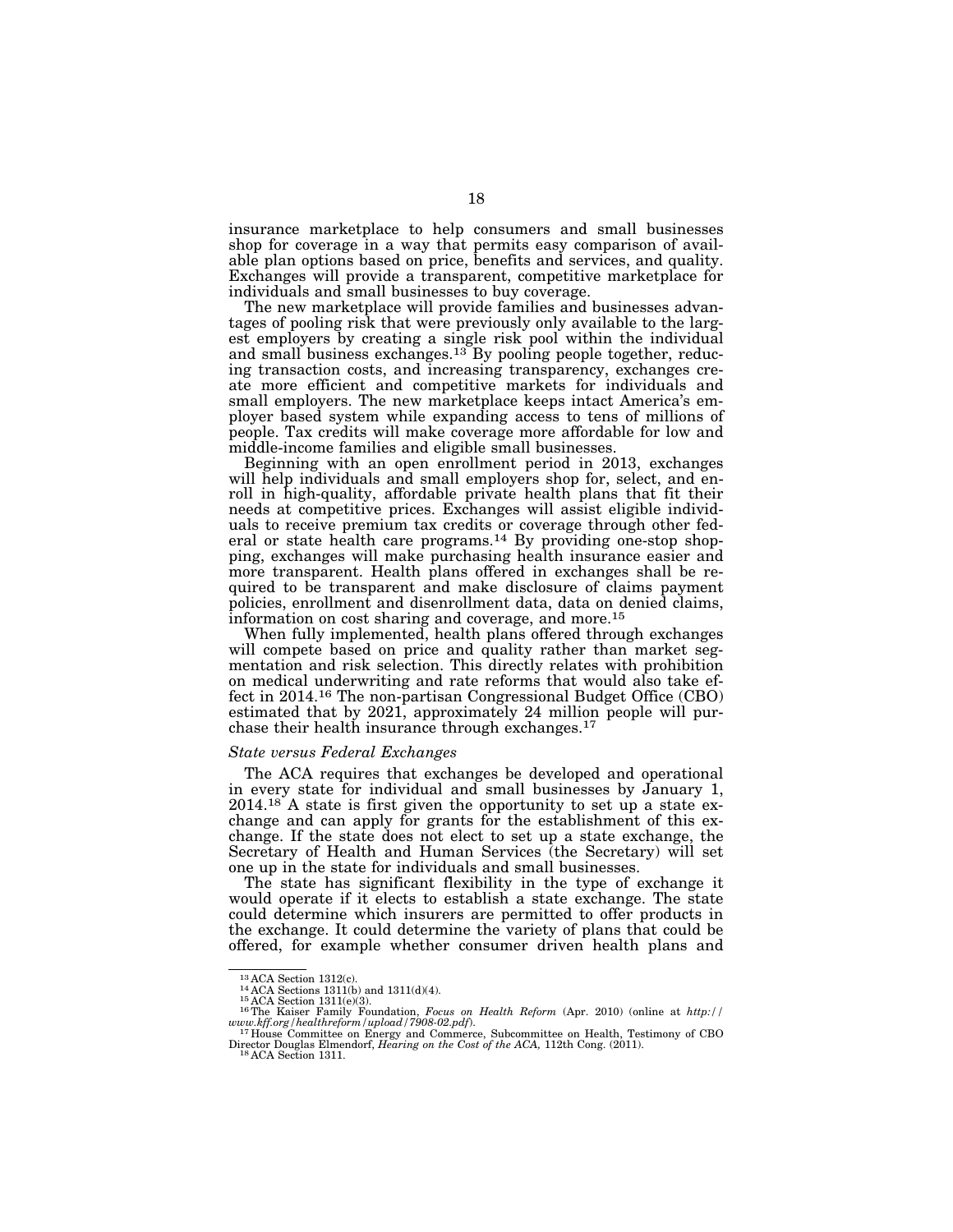health savings accounts are offered. The state could determine the governance structure. The state could determine whether to merge the individual and small group markets. The state could determine whether employers with over 50 employees are permitted into the exchange to purchase insurance over time. The state could determine the financing mechanism that will be used to operate the exchange in the future. The state could determine whether the exchange will be an active purchaser in selecting health plans to get the best price and quality for its citizens. The state could determine how involved the exchange will be in enforcing health insurance market standards as a part of their certification in tandem with the state health insurance commissioner.

An exchange may operate in multiple states if each state agrees to the operation of the exchange and if the Secretary approves.19 A state may have more than one exchange, called subsidiary exchanges if each serves a geographically distinct area and the area served is adequately large.<sup>20</sup>

If the state does not elect to set up an exchange or the Secretary determines before 2013 that a state will not have an exchange operational by 2014 the Secretary is required to establish and operate an exchange in the state and to implement the standards.<sup>21</sup> In the case the federal government establishes and operates the exchange, it will make these decisions.

#### *Oversight of Exchanges*

The Secretary, in coordination with the HHS Inspector General, will have authority to investigate exchanges. Exchanges will be subject to annual HHS audits.<sup>22</sup> If the Secretary finds serious misconduct, payment otherwise due to the exchange may be rescinded, up to 1% of such payments, until corrective actions are taken that are deemed adequate by the Secretary.<sup>23</sup> Payments made under the exchange provisions of the ACA are subject to the False Claims Act.<sup>24</sup> The Government Accountability Office is required to review the operations and administration of the exchange.25 In addition, the committee on Energy and Commerce, and the Committee on Oversight and Government Reform, other congressional committees, and others can provide oversight of the implementation of the activities and expenditures under section 1311 of the Affordable Care Act.26

#### *Funding for Exchanges*

Section 1311 of the ACA requires the Secretary, within one year of enactment, to award grants to states to plan and establish exchanges.<sup>27</sup> By January 1, 2014, each state must have an exchange to facilitate access to qualified health plans. The grants are provided to states making progress in establishing an exchange, implementing ACA's private health insurance market reforms, and meet-

<sup>&</sup>lt;sup>19</sup> ACA Section 1311(f).<br>
<sup>20</sup> *Id.*<br>
<sup>21</sup> ACA Section 1321.<br>
<sup>22</sup> ACA Section 1313.<br>
<sup>23</sup> *Id.*<br>
<sup>25</sup> *Id.*<br>
<sup>25</sup> *Id.*<br>
<sup>27</sup> ACA Section 1311.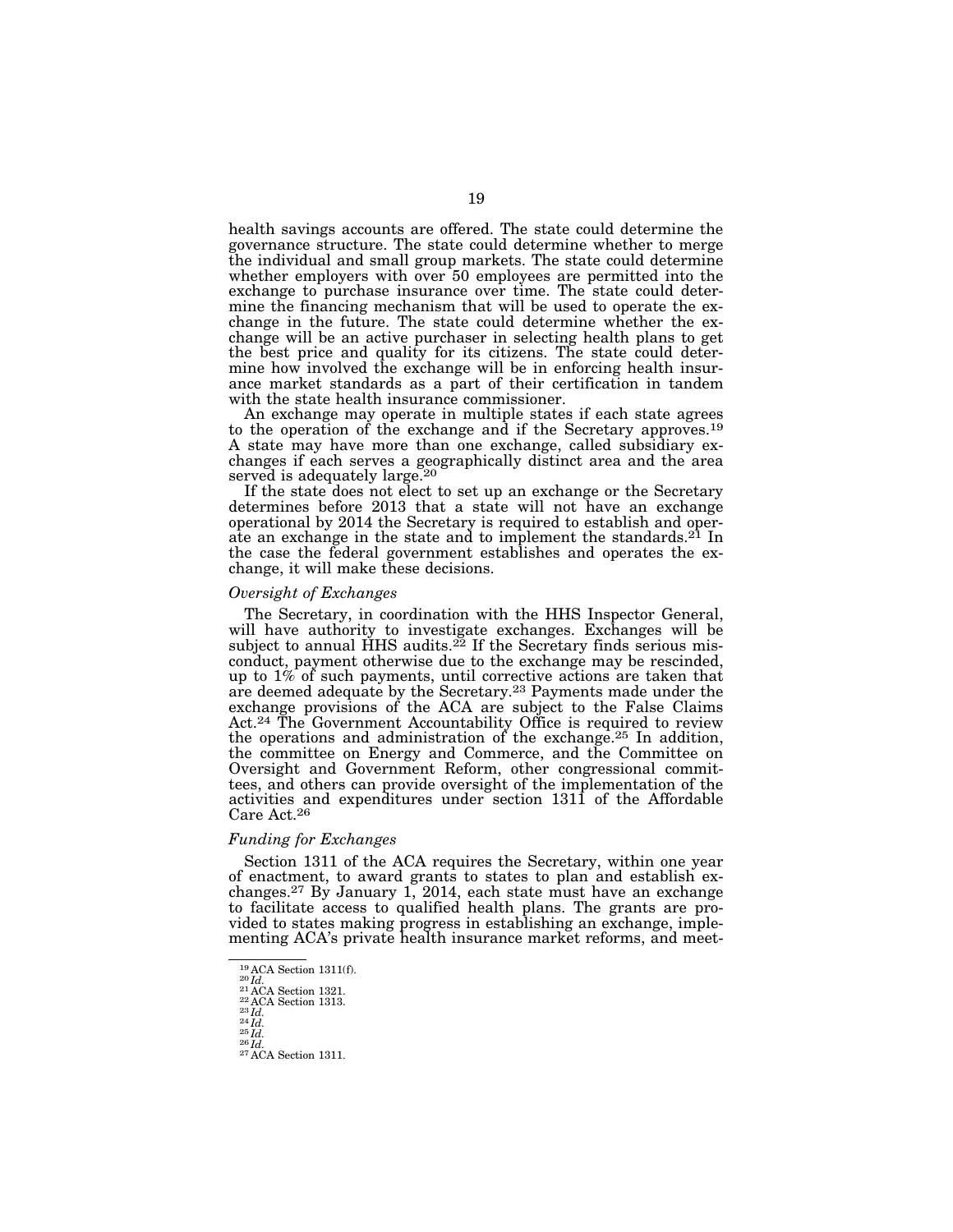ing other benchmarks. However, no grant may be awarded after January 1, 2015, and after this date, operations of the exchange must be self-sustaining using assessments on insurers or some other way to generate funds to support their operations.28 In addition, the grants must be used solely for the activities and functions listed in section 1311.29

Thus far, the Center for Consumer Information and Insurance Oversight (CCIIO) has awarded \$54 million in exchange planning grants to 49 states and the District of Columbia along with four territories. States may use grants for a number of important planning activities including research of their insurance markets, efforts to obtain the legislative authority to create exchanges, and steps to establish the governing structures of exchanges.30

In addition, 7 grantees across 12 states have received \$241 million to develop model Information Technology (IT) systems to operate the functions of the exchange.<sup>31</sup> Whatever systems are developed and best practices learned can be used by other states for development of information technology systems that will help with eligibility and enrollment. Such systems can be combined with state Medicaid systems and others, but all monies for the development of combined technology must be allocated according to the different programs. According to November 3, 2010, guidance from CMS, ''State Exchange grants will provide 100 percent support for Exchange IT infrastructure and now this [Medicaid] 90 percent matching rate will be available for the Exchange-related (accessed Apr. 8, 2011). Medicaid eligibility system changes well as for those Medicaid system changes not directly related to the Exchanges."<sup>32</sup>

# *Structure of Funding*

The structure of the funding for the establishment of exchanges has been criticized as being an open ended mandatory funding stream. However, mandatory, time limited funding is consistent with previous laws passed by both parties.

Having a mandatory and stable stream of funding for this central feature of the health insurance reforms is critical. Senator Harkin stated, in testimony for the record, that ''[T]o ensure the success of the Affordable Care Act, we needed to guarantee that reliable and predictable funding would be available for key programs. As the Chairman of both the Senate Committee on Health, Education, Labor, and Pensions and the Appropriations Subcommittee for Labor, Health and Human Services, and Education, I understand the implications of this guarantee—that Congress should mandate

<sup>&</sup>lt;sup>28</sup> See *e.g.*, ACA Section 1311 (relating to assistance to States to establish Exchanges).<br><sup>29</sup> ACA Section 1311 (relating to assistance to States to establish Exchanges).<br><sup>30</sup> ACA Section 1311 (relatin and Human Servic

Information and Insurance Oversight, U.S. Department of Health and Human Services and Cindy Mann, CMS Deputy Administrator and Director, Center for Medicaid, CHIP and Survey & Certification, Centers for Medicare & Medicaid Services, to State Medicaid Directors, State Health Officials, and State Health Insurance Commissioners (Nov. 3, 2010) (online at *http:// www.healthcare.gov/center/letters/improved*l*it*l*sys.pdf*).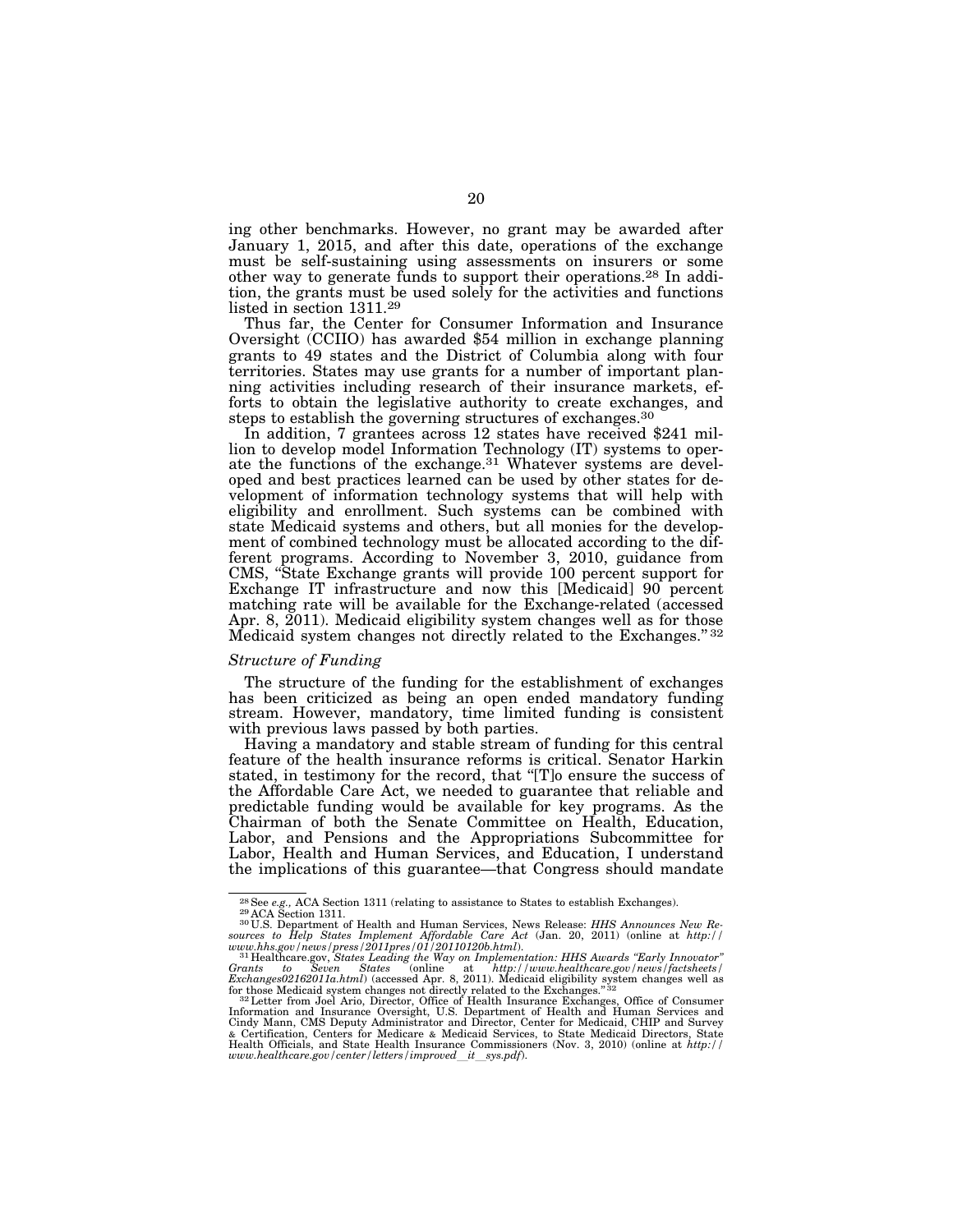appropriations for certain programs in the Affordable Care Act that are fundamental to its success. This is a process that Congress has done many times in the past in various areas and there has been no controversy. It is now clear that those who want to repeal the Act are seeking to starve these important elements of funds in an effort to derail health reform." 33

In fact, in this regard, the Affordable Care Act was little different from other laws passed by Congress in recent years. It included a mix of discretionary program authorizations and mandatory spending. That mandatory spending was well-documented at the time of passage and included in each CBO score of the legislation from the summer of 2009 through passage in March, 2010.

Two examples of laws considered by the Energy & Commerce Committee when it was last under the control of Republicans in the 108th and 109th Congresses illustrate how Congress has previously used mandatory appropriations. These laws are the Medicare Prescription Drug Improvement and Modernization Act 34 and the Deficit Reduction Act,<sup>35</sup> both of which were spearheaded by Republican congressional leadership. These laws contained billions of dollars of mandatory appropriations funding a wide array of government activities.<sup>36</sup>

The Medicare Prescription Drug Improvement and Modernization Act included specific mandatory appropriations, including an open ended but time limited mandatory appropriation for a drug assistance program. That program, like the exchange grants, served as a bridge until the full Medicare prescription drug benefit became effective.

## *Analysis and Impact of H.R. 1213*

H.R. 1213 repeals the mandatory funding provided to states under the ACA to establish exchanges. This denies States the necessary funding to establish the new health insurance marketplace and undermines the work they have already done to implement exchanges. This legislation would rescind unobligated funds from the \$54 million states have been awarded in planning grants, and would prohibit further funding, limiting states ability to advance on the establishment of their exchanges.

According to Alan Weil, Executive Director of the National Academy for State Health Policy, ''[S]tates are doing their best to comply with the federal law and to implement the law in a manner that conforms to their own needs. Federal support for those activities is critical. One likely consequence of reduced federal funding is poor implementation, with state officials on the hook for failures that are not of their own making. Another likely consequence is states deciding to cede authority for implementation to the federal

<sup>33</sup> House Energy and Commerce Committee, Subcommittee on Health, Testimony of Senator Tom Harkin, Chairman of the U.S. Senate Committee on Health, Education, Labor, and Pensions and the U.S. Senate Committee on Appropriations, *Hearing on Setting Fiscal Priorities*<br>in *Health Care Funding*, 112th Cong. (Mar. 9, 2011).<br><sup>34</sup>The Medicare Prescription Drug Improvement and Modernization Act is P.

in Health Care Funding, 112th Cong. (Mar. 9, 2011).<br>
<sup>34</sup>The Medicare Prescription Drug Improvement and Modernization Act is P.L. 108–173.<br>
<sup>35</sup>The Deficit Reduction Act is P.L. 109–171.<br>
<sup>35</sup>The Deficit Reduction Act is